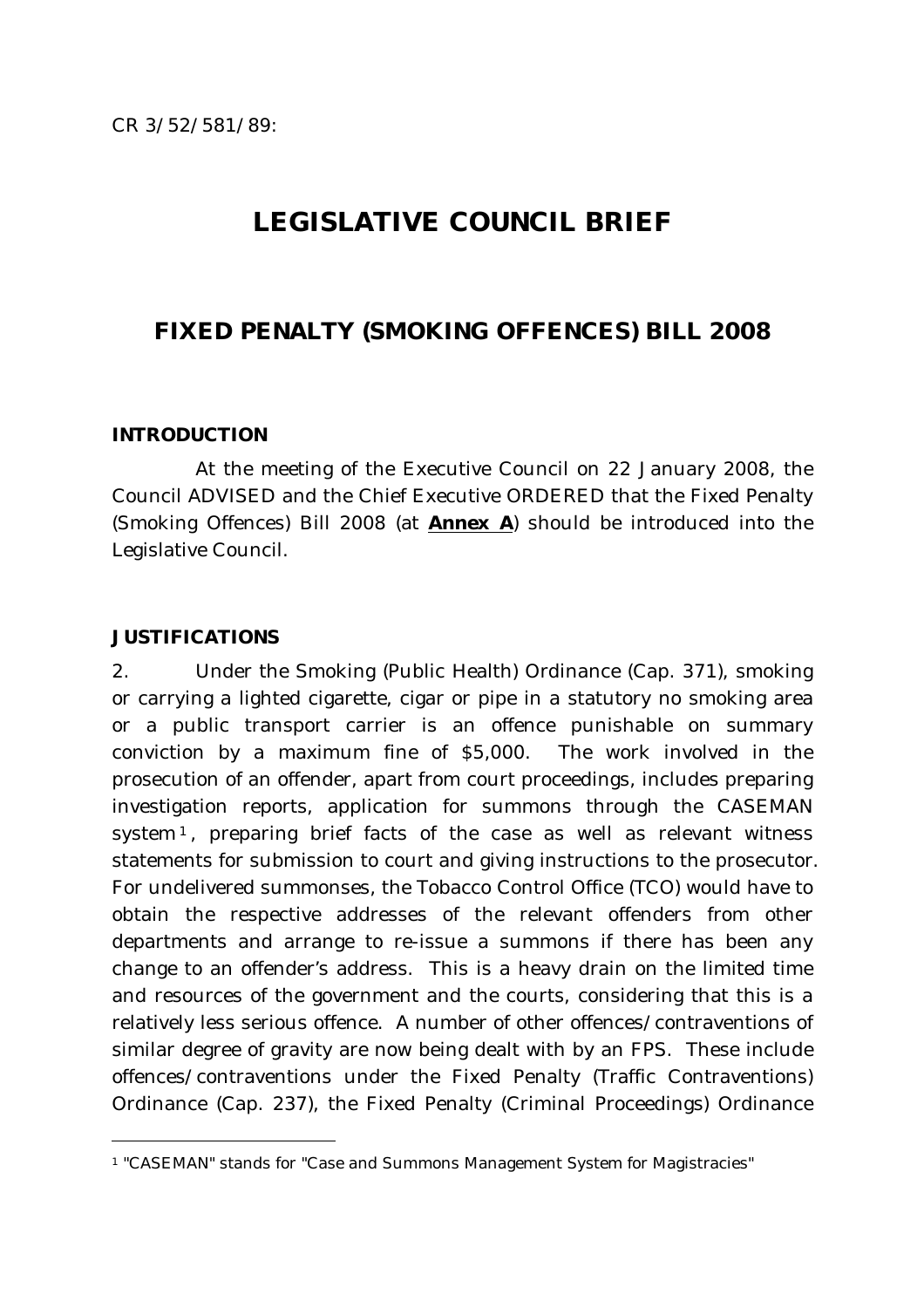(Cap. 240) and the Fixed Penalty (Public Cleanliness Offences) Ordinance (Cap. 570). Introducing an FPS to deal with the offence of smoking or carrying a lighted cigarette, cigar or pipe in a statutory no smoking area or a public transport carrier would save time and better utilize the limited resources of the government and the courts. Enforcement officers could then take more enforcement actions, which would increase the strength and effectiveness of our whole enforcement strategy. There may be a reduction of court's workload if offenders are ready to pay the fines without fighting the cases.

3. Under the existing arrangements for taking out prosecution proceedings, it may take up to 3 months after the day on which the offence takes place before a defendant appears in court. As the prosecution and the possible fine are not immediate, the deterrent effect on the offender is diminished. In some cases, the deterrent effect is further diluted by the low level of fine imposed. A standard fixed penalty level that is sufficiently high, together with the immediate obligation to pay the penalty, would be a stronger deterrent and would also convey a more consistent message on the Government's efforts to enforce the smoking ban uniformly.

### **FEATURES OF THE PROPOSED FIXED PENALTY SYSTEM**

### Offence to be covered

4. We propose that the proposed FPS should only be applied to section 7(1) of the Smoking (Public Health) Ordinance (Cap. 371), which provides that contravention of the statutory smoking ban as stipulated under section 3(2) and section 4(1) of the Ordinance is an offence and an offender is liable on summary conviction to a maximum fine of \$5,000. Section 3(2) and section 4(1) of the Ordinance provide for the prohibition of smoking or carrying a lighted cigarette, cigar or pipe in specified statutory no smoking areas (such as restaurants, shopping malls, escalators and the Wetland Park) and in public transport carriers (such as public buses, trams taxis and ferries) respectively. We do not propose to deal with other offences provided for by the Ordinance through an FPS, for example, the sale of tobacco products to persons under 18 years of age or the display of tobacco advertisement, as these may involve proof of complicated facts of the case in prosecution.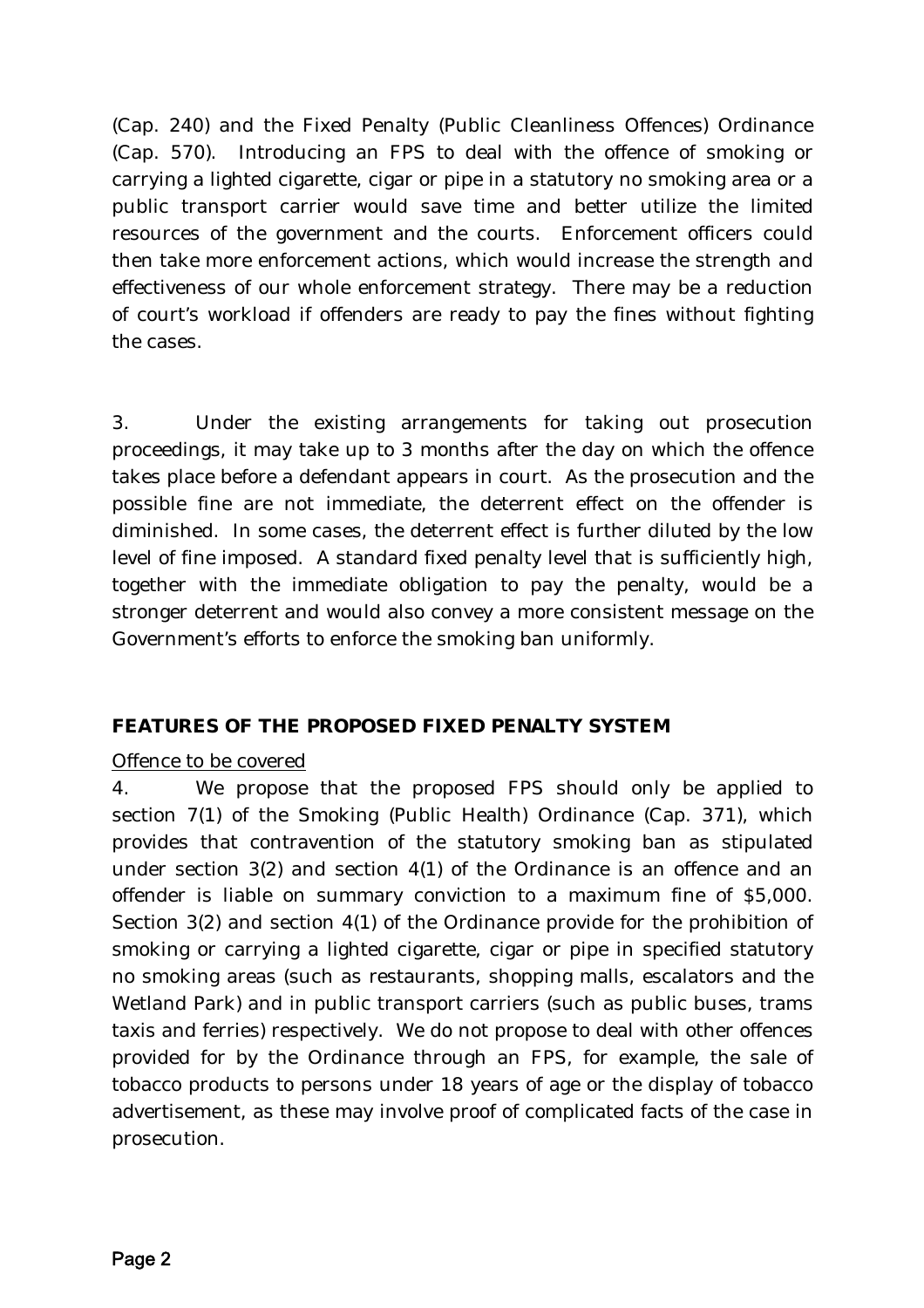# Penalty Level

5. The penalty level should be set at a level sufficiently high to achieve the desired deterrent effect without being unduly harsh. We propose to fix the penalty level at \$1,500. This is on par with the fine level for public cleanliness offences which also have public health implications. In our public consultation, this is also the penalty level that attracted majority support.

# Operation of the Proposed Fixed Penalty System

6. The operation of the proposed FPS is similar to existing FPS under other Ordinances. We propose that if an authorized enforcement officer has reason to believe that a person is contravening or has contravened the statutory smoking ban, he may give that person a fixed penalty notice (or FPN), recipient of which could then have an opportunity to discharge his liability to conviction by payment of the fixed penalty within 21 days. The person concerned shall no longer be liable to be prosecuted or convicted for that offence. The FPN would be a form to be prescribed in subsidiary legislation to be made under the Bill.

7. If the person to whom an FPN is issued wishes to dispute liability, he may do so by notifying the enforcement authority of his intention in writing. A summons will then be served on him. If a person who receives an FPN from a TCO officer, a police officer or officers of other Government departments as listed out in paragraph 16 wishes to dispute liability, the prosecution case will be handled by the relevant enforcement authority to which the officer who issues the FPN belongs.

8. If an authorized enforcement officer has reason to believe that a person is committing or has committed a scheduled offence, he may, for the purposes of serving any document under the proposed Bill on the person, or issuing a summons in respect of the offence under the Smoking (Public Health) Ordinance (Cap. 371), require that person to supply his name, address and contact telephone number, and to produce proof of identity. Failure to supply these personal particulars or to produce proof of identity, or the supply of false or misleading personal particulars is an offence and the offender concerned is liable on summary conviction as decided by the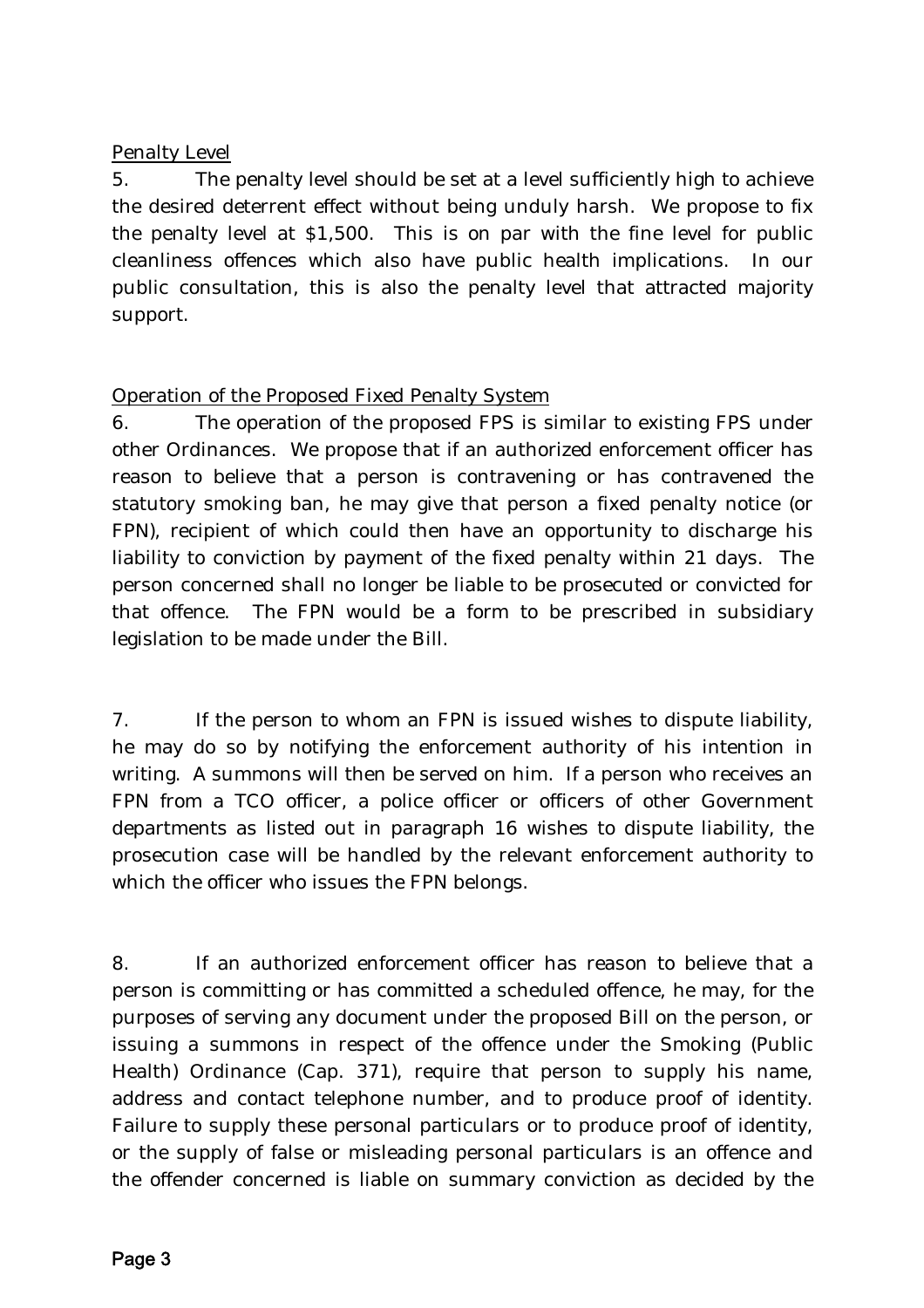court to a fine at level three (\$10,000), as provided by section 5 of the proposed Bill.

9. Nonetheless, even with an FPS in place, enforcement officers could still initiate summary proceedings in exceptional circumstances. For example, if a person refuses to produce proof of identity for inspection by an enforcement officer for the purpose of issuing an FPN, the enforcement officer may have to request the Police to assist. In such a case, the person concerned will be prosecuted through summary proceedings for smoking in a statutory no smoking area as well as for failing to comply with the requirement of the enforcement officer to produce proof of identity. For an offender who persistently refuses to produce proof of identity in the presence of a police officer and where section 15 of the proposed Bill is applicable, the offender would be prosecuted for wilfully obstructing a public officer to exercise his powers or performing his duties, on top of the two offences for smoking in a statutory no smoking area and failing to comply with the requirement to produce proof of identity. Section 4(3) of the proposed Bill also provides for the power of arrest, which may be invoked against the offender. These arrangements are to bring home to the person concerned the message that non-cooperation with enforcement officers in the carrying out of their duties would have serious consequences so as to deter him and others from doing so again.

# Default payment of fixed penalty

10. The arrangements on default payment are the same as those adopted under the Fixed Penalty (Public Cleanliness Offences) Ordinance (Cap. 570). We propose that a person who has been issued with an FPN should be given 21 days from the date of issue of the notice to make payment of the full amount of the fixed penalty. If no payment of the full amount is received within 21 days, we propose that the enforcement authority shall serve by post on the person another notice (the reminder), which shall be a prescribed form, to demand payment of the fixed penalty within 10 days from the date of the reminder.

11. If no payment of the full amount of the fixed penalty is received within 10 days from the date of issue of the reminder and no notification of the person's intention to dispute liability for the offence is received during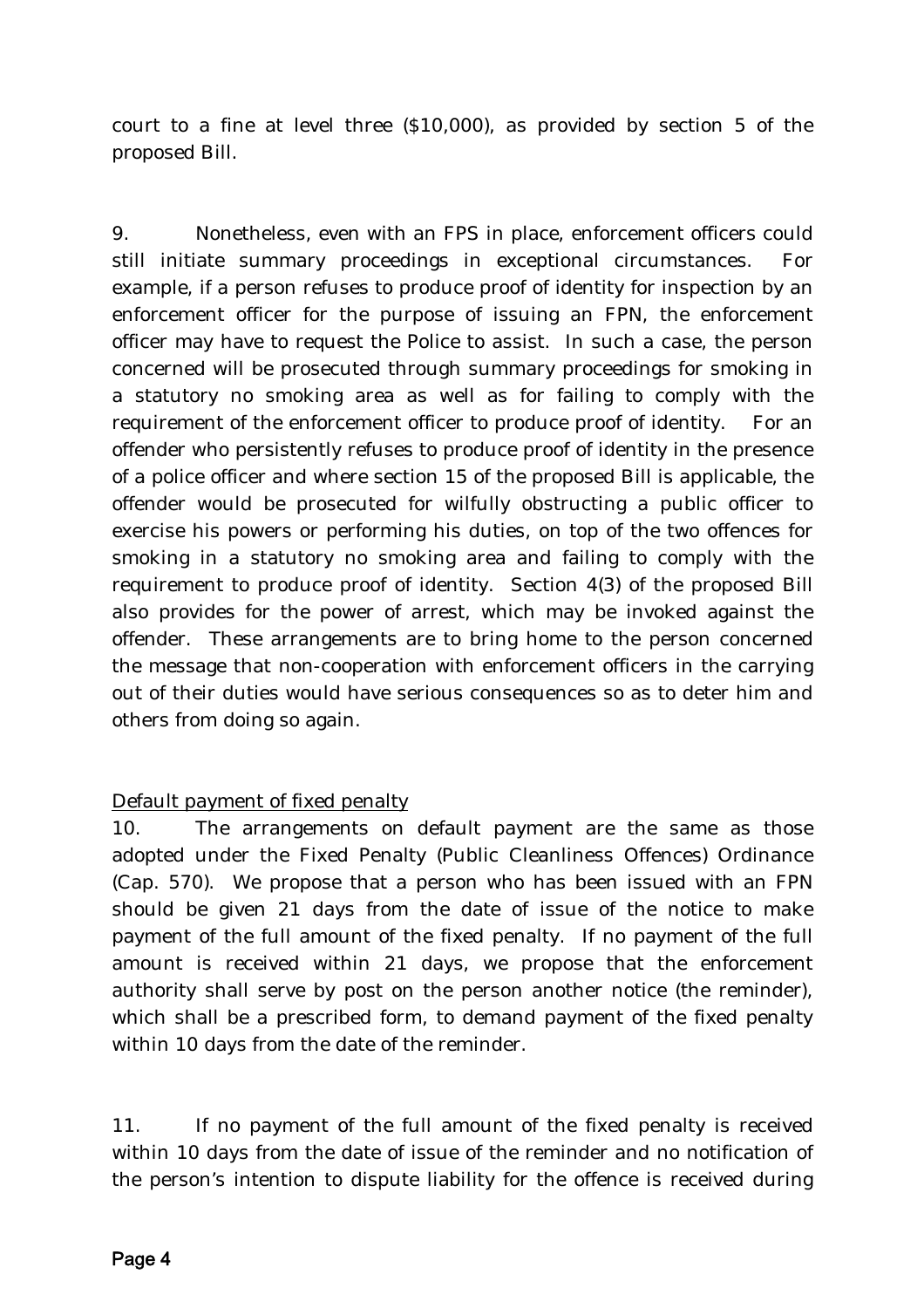the same period, we propose that the person concerned should be considered to have defaulted in payment of the fixed penalty. We propose that in such a case, an application will be made to the magistrate for a court order, requiring the person to pay the fixed penalty amount together with an additional penalty equal to the fixed penalty amount plus an administrative costs of \$300 (i.e. \$3,300 in total if the fixed penalty level is \$1,500, the same amount as is imposed by the existing Fixed Penalty (Public Cleanliness Offences) Ordinance (Cap. 570)) within 14 days from the date on which the court order is served. If subsequent to the making of the court order the person concerned duly pays the full amount of the fixed penalty together with the additional penalty and administrative costs within the specified 14 days, he shall no longer be liable to be prosecuted or convicted for that particular offence.

12. However, if no payment of the full amount of the fixed penalty and the additional penalty plus administrative costs is received within the specified time limit, a non-payment of fine warrant will be issued and the usual judicial procedures for non-payment of fines will follow. Specifically, the person concerned shall be deemed to have failed to pay the sum adjudged to be paid by a conviction and be sentenced under section 68 of the Magistrates Ordinance (Cap.227). These proposed arrangements are the same as those adopted under the Fixed Penalty (Public Cleanliness Offences) Ordinance (Cap. 570). A flow chart showing the workflow is at *Annex B*.

Additional penalty in court proceedings with frivolous or vexatious defence

13. If a person who has received an FPN under section 6 of the proposed Bill has notified that he wishes to dispute liability and summary proceedings are initiated against him, and if in the court proceedings the person concerned offers no defence or a defence which is considered frivolous or vexatious by the magistrate, we propose to provide that the magistrate shall, in addition to any other penalty and costs the court may impose, impose an additional penalty equal to the amount of the fixed penalty. There is a similar provision in the Fixed Penalty (Public Cleanliness Offences) Ordinance (Cap. 570).

### Payment of fixed penalty after issue of summons

14. If a person who has notified the authority in accordance with an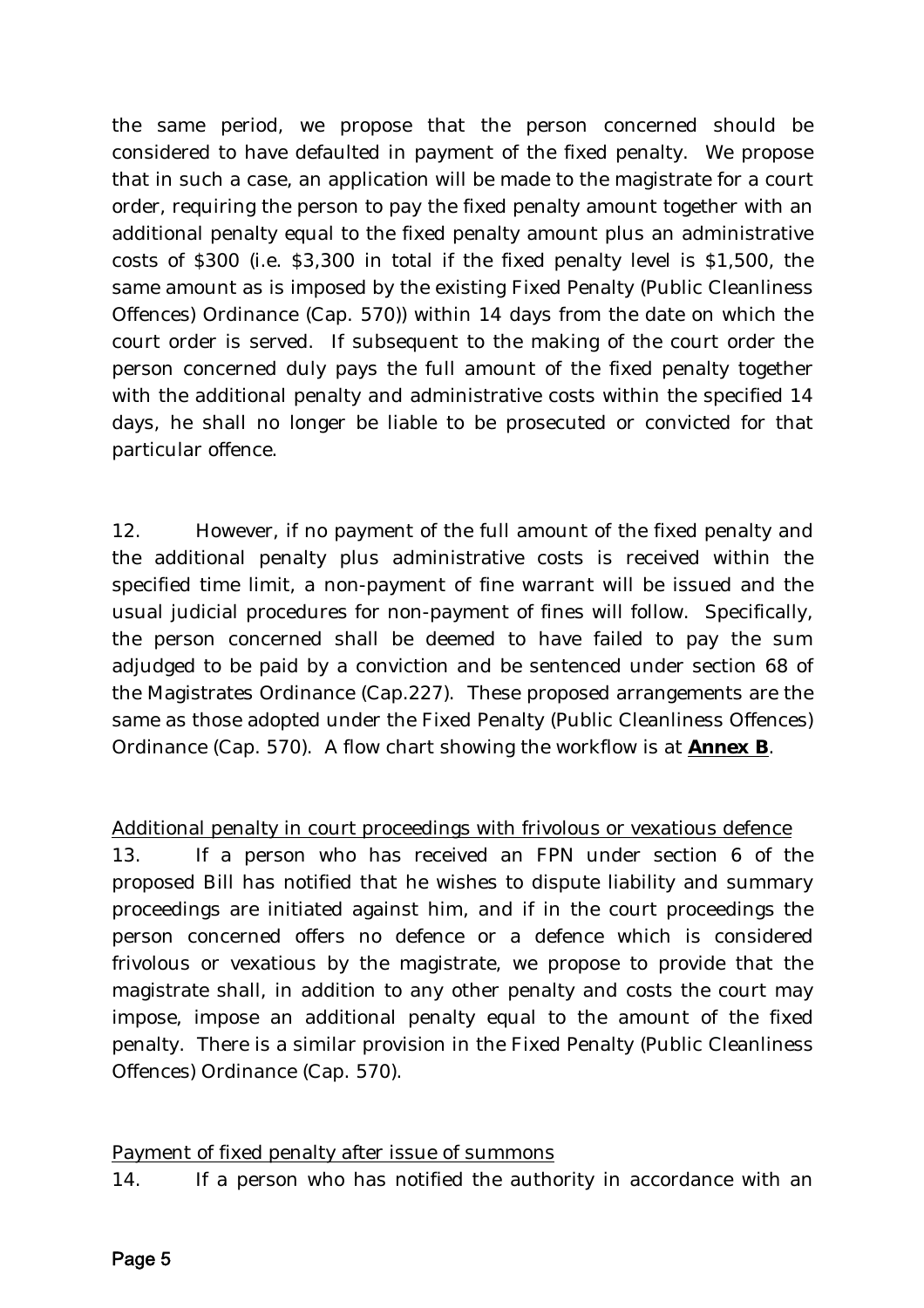FPN under section 6 of the proposed Bill that he wishes to dispute liability and summary proceedings have been initiated against him but he then changes his mind and wishes to discharge liability by paying the fixed penalty, we propose that he should be allowed to do so as long as the fixed penalty, an additional penalty that equals to the amount of the fixed penalty and an administrative costs of \$500 (i.e. \$3,500 in total if the fixed penalty is \$1,500) are paid at any time up to two working days before the appointed day of hearing of the case by the court. The administrative costs payable by the person concerned are higher in this case than in the case of default payment because the administrative work involved in initiating summary proceedings is more labour-intensive than in the issue of a court order to a defaulter. However, we propose that this provision should not apply in cases where it is the enforcement authority who initiates the summary proceedings against the person concerned in exceptional circumstances through withdrawal of the FPN. These proposed arrangements are the same as those adopted under the Fixed Penalty (Public Cleanliness Offences) Ordinance (Cap. 570).

# Exceptional Cases

15. There would be cases in which the offender could not afford to pay the fixed penalty or has other reasons to plead for different treatment. To retain flexibility for any compassionate consideration, a magistrate may for good cause, on an application by the enforcement authority at anytime, rescind any order for the payment of a fixed penalty and/or any additional penalty imposed and/or any administrative costs, or any other order made in the same proceedings.

### Enforcement Officers

16. At present, Tobacco Control Inspectors of the TCO are empowered to enforce Section 7(1) of the Smoking (Public Health) Ordinance (Cap. 371). Police officers may also take enforcement actions pursuant to their powers under the Police Force Ordinance (Cap. 232). We propose that TCO officers should remain the leading enforcement agency under the proposed FPS, and should be empowered to issue FPNs in all statutory no smoking areas as well as in public transport carriers. Likewise police officers would continue to be able to take enforcement action by issuing FPNs in all venues where smoking or the carrying of a lighted cigarette, cigar or pipe is prohibited by law, although their work priority would still be the upkeep of law and order.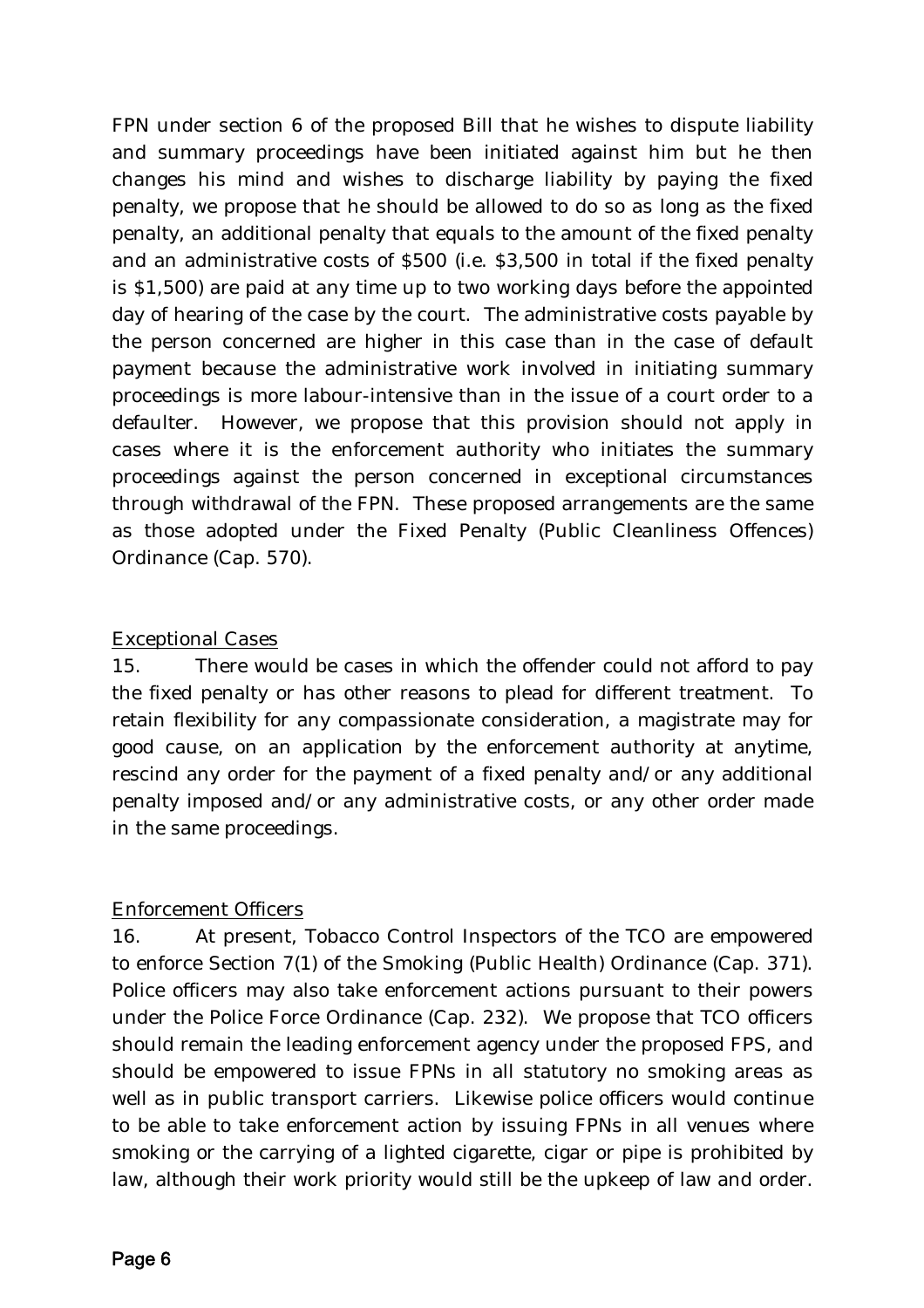For certain public venues managed by Government departments and frequented by members of the public, we propose that specified public officers of the departments concerned who are the venue managers or who assist in the management should also be empowered to issue FPNs to offenders. This would enhance the enforcement capacity in these venues. The Government departments concerned and the relevant statutory no smoking areas include –

| <b>Enforcement Department</b>                              | <b>Relevant Statutory No Smoking</b><br><b>Areas</b>                                                                                                            |
|------------------------------------------------------------|-----------------------------------------------------------------------------------------------------------------------------------------------------------------|
| Leisure and Cultural Services<br>Department (LCSD)         | Public bathing beaches<br>Public pleasure grounds<br>Public swimming pools<br>Stadia<br>Indoor areas of other public facilities<br>under the management of LCSD |
| <b>Food and Environmental Hygiene</b><br>Department (FEHD) | Indoor areas of public markets and<br>hawker bazaars under the<br>management of FEHD                                                                            |
| <b>Housing Department</b>                                  | Statutory no smoking areas within<br>public housing estates under the<br>management and control of the<br>Housing Authority/Housing<br>Department               |

17. The empowerment of officers of these Government departments to issue fixed penalty tickets is meant to complement the work of the TCO in the premises listed above. Issuing FPNs on detection of smoking offences will form part of their management work, but will not overtake their current work priorities and is subject to the feasibility of manpower deployment of the departments concerned.

18. Specific ranks of officers to be authorized to enforce the law would be specified by the Secretary for Food and Health by notice subsequent to the enactment of the proposed Bill and the notice shall be published in the Gazette. We will develop enforcement guidelines for enforcement officers of all departments to follow so that there is consistency in the enforcement work.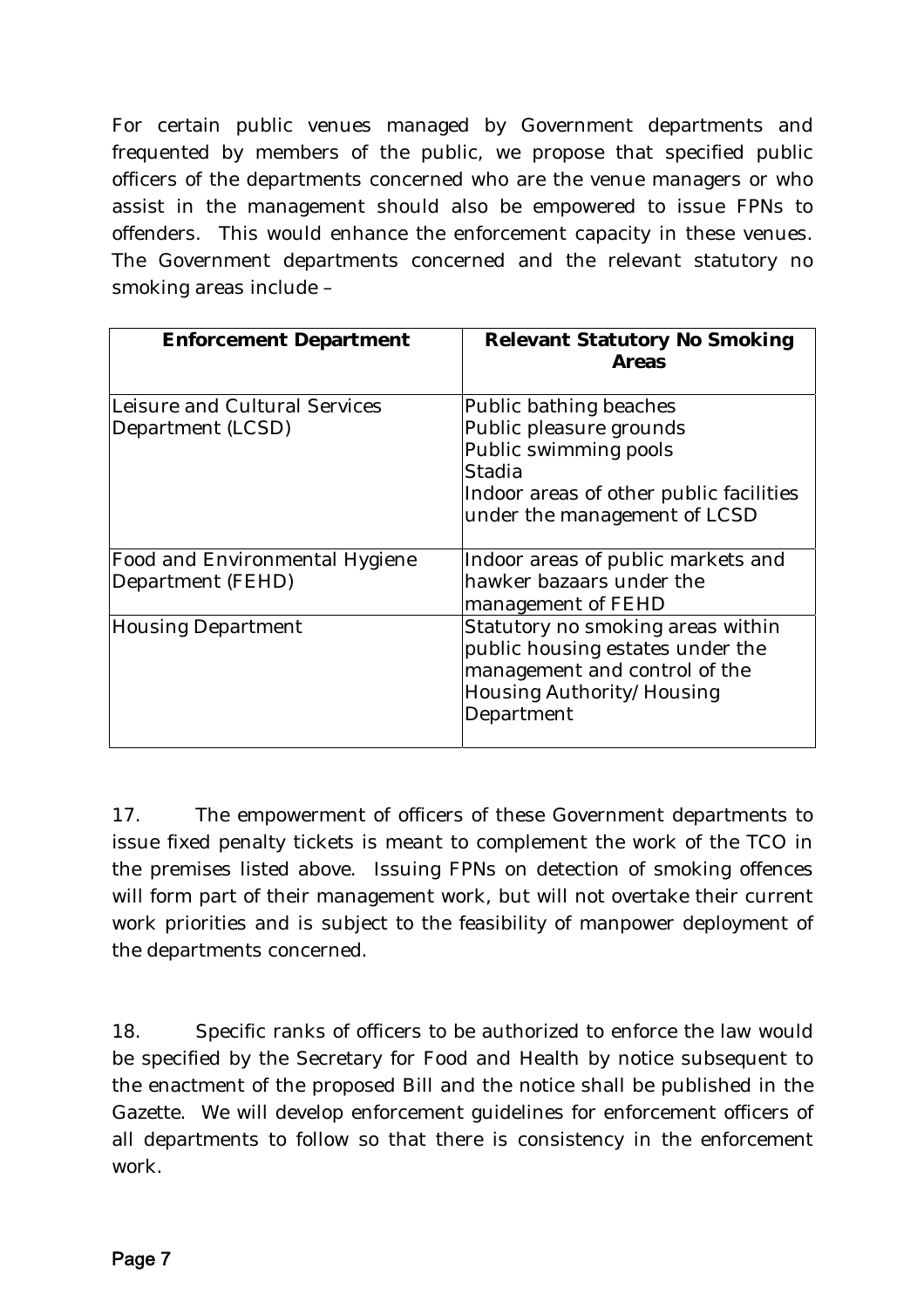### Regulation Making Power

19. The Bill also provides for the Secretary for Food and Health to make regulations to deal with various technical matters including prescribing the fixed penalty notices and other forms and specification of payment methods and manners. The regulation will be made before the commencement of the Ordinance (if enacted).

### **OTHER OPTIONS**

20. The only alternative for us is to continue with the existing means of prosecuting offenders through summary proceedings. All the administrative inefficiencies as laid out in paragraphs 2 and 3 would continue, rendering it a highly undesirable option. This would also fail to meet public expectation for an early introduction of the FPS for smoking offences.

### **THE BILL**

21. The proposed Bill contains 3 Parts and a Schedule.

22. Part 1 stipulates that the proposed Bill, if enacted, will take effect on a date to be appointed by the Secretary for Food and Health by notice published in the Gazette. This Part also sets out the definitions of various terms adopted throughout the proposed Bill.

23. Part 2 sets out in details the operation mechanism relating to the FPS which includes, among other things -

- (*a*) the giving and withdrawal of an FPN and a further FPN;
- (*b*) the powers of the public officers in implementing the FPS;
- (*c*) the recovery of the fixed penalty by way of application to court; and
- (*d*) the imposition of an additional penalty in proceedings on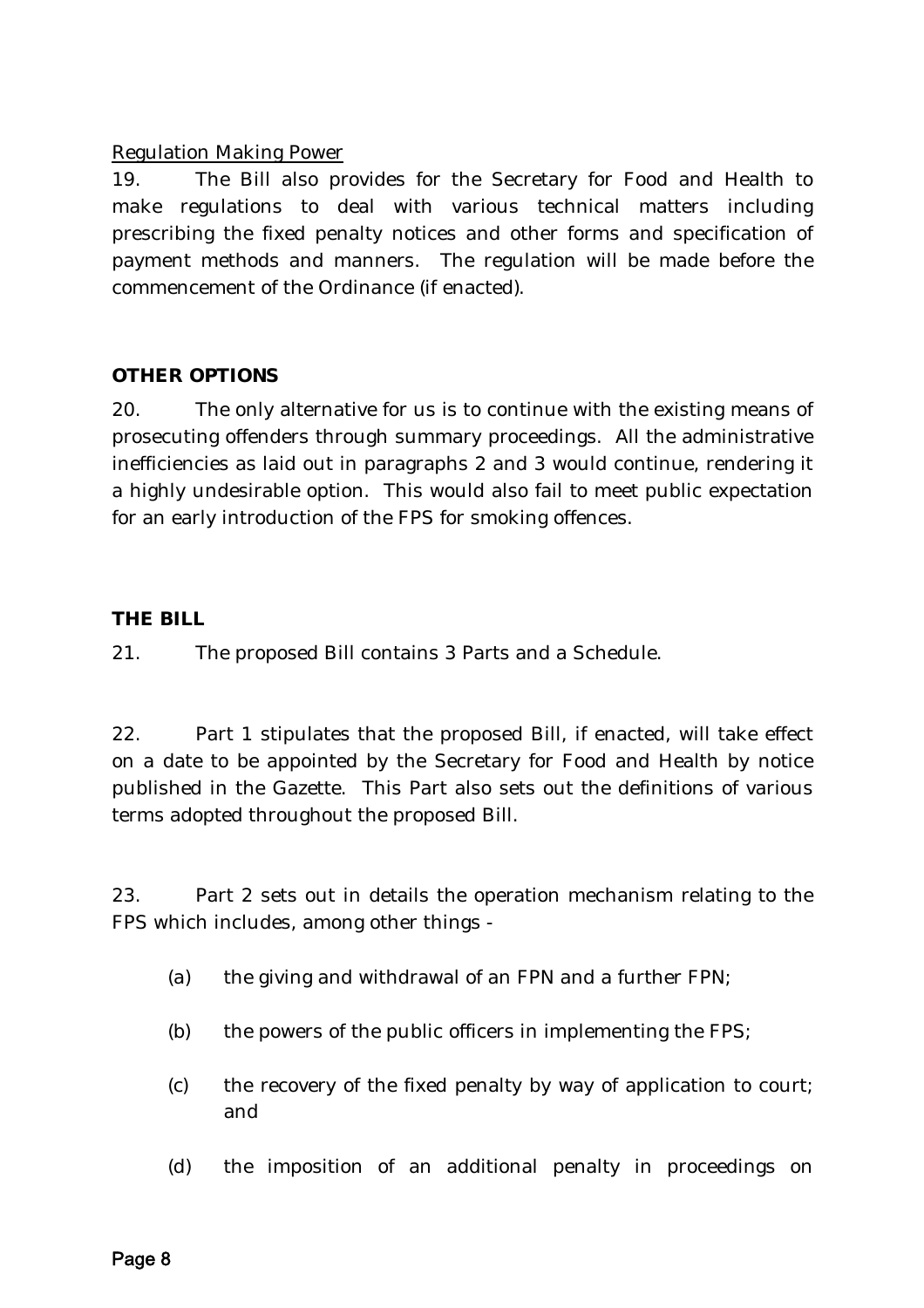liability.

24. Part 3 provides for miscellaneous matters such as –

- (*a*) creation of an offence of obstruction of public officers;
- (*b*) empowering the Secretary for Food and Health to make regulations and to specify enforcement authority and officers by notice; and
- (*c*) revision of the fixed penalty by way of resolution of the Legislative Council.

### **LEGISLATIVE AND IMPLEMENTATION TIMETABLE**

25. The legislative timetable is proposed to be –

| Publication in the Gazette                                                | 6 February 2008  |
|---------------------------------------------------------------------------|------------------|
| First Reading and commencement of Second<br>Reading debate                | 20 February 2008 |
| Resumption of Second Reading debate,<br>committee stage and Third Reading | To be notified   |

26. The Department of Health has been liaising with relevant government departments and consulting the Judiciary to prepare for the necessary practical procedures and information system to support the issue of FPNs and related follow-up actions. It is estimated that about ten months would be needed to put in place the practical arrangements necessary for supporting the operation of the FPS including the information technology system after enactment of the primary legislation. Our current target is for the FPS to come into force in the first half of 2009.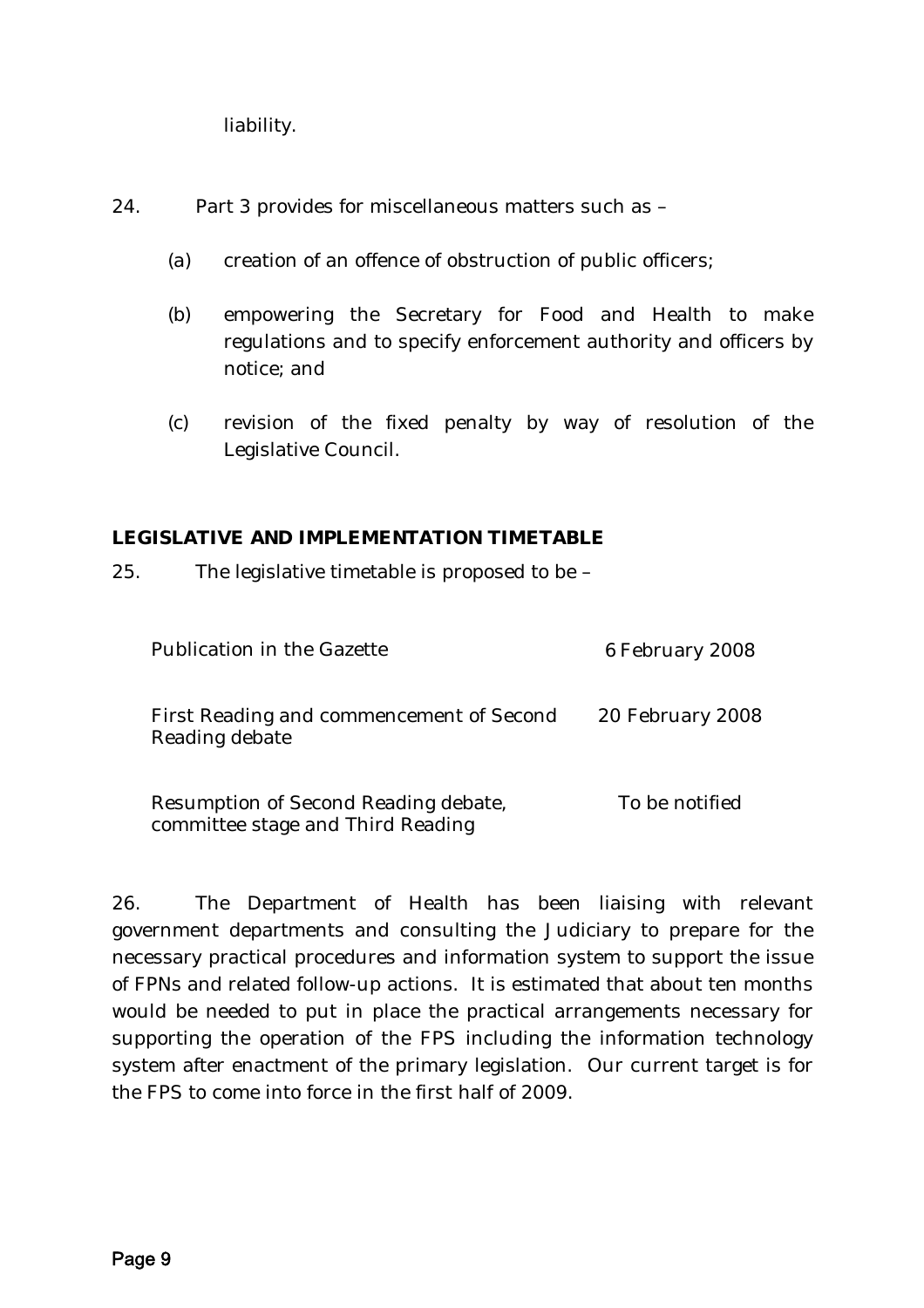## **IMPLICATIONS OF THE PROPOSALS**

## **Basic Law and Human Rights Implications**

27. The proposals are in conformity with the Basic Law, including the provisions concerning human rights.

# **Binding Effect of the Legislation**

28. The Bill does not contain any express binding effect provision.

# **Financial Implications**

29. A non-recurrent cost of \$9.894 million was approved in November 2006 for setting up a fixed penalty information system. Additional recurrent resources of \$10 million in a full year were allocated to the Department of Health from 2007-08 onwards (involving 78 new posts) for promoting a smoke-free culture and stepping up related enforcement actions. To further strengthen enforcement of smoking ban and help prepare for the introduction of the FPS, a funding allocation of \$4.2 million in a full year has been made from 2008-09 onwards, providing eight new posts.

30. The FPS would streamline prosecution procedures and save administrative costs, although the quantum of savings has yet to be ascertained.

### **Civil Service Implications**

31. The three departments mentioned in paragraph 16 (LCSD, FEHD and HD) are consulting their staff concerned with a view to authorizing them to become public officers to issue FPNs under the proposal. As the enforcement of the statutory provisions against smoking offences through issuing FPNs will form part of the venue-management work of these departments but will not overtake their current work priorities and is subject to the feasibility of manpower deployment of the departments concerned, there are no implications on the establishment of these departments.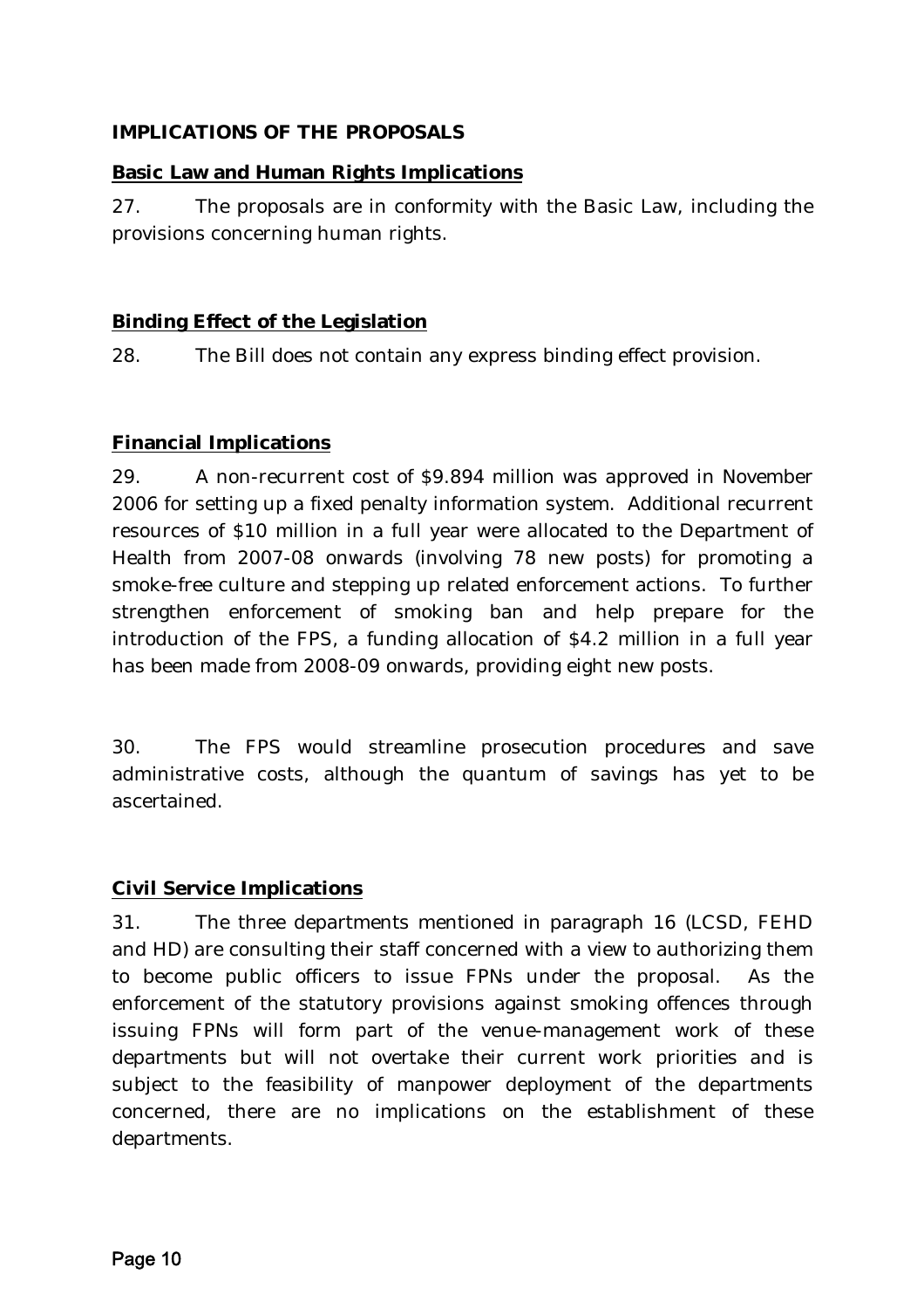# **Economic Implications**

32. With strengthened enforcement powers, the compliance rate with the statutory smoking ban should be higher. Public exposure to second hand smoke in statutory no smoking areas would also be reduced. Some smokers may choose to quit smoking and some may reduce their daily consumption of cigarettes or other tobacco products. This should contribute towards better health of the local population, with intangible benefits on productivity and also saving in medical costs which would otherwise be incurred by smoking-related diseases.

# **Environmental Implications**

33. The proposal is not expected to have any environmental implication.

### **Sustainability Implications**

34. In line with the sustainability principle of pursing policies which promote and protect the physical health of the people of Hong Kong, the proposal may encourage more smokers to quit or reduce their consumption of tobacco products, thereby improving the health conditions of the general population of Hong Kong.

### **PUBLIC CONSULTATION**

35. During the scrutiny of the Smoking (Public Health) Amendment Bill 2005 in the Legislative Council (LegCo) Bills Committee, LegCo members have expressed support for the early introduction of an FPS to be introduced to deal with the smoking offence. We consulted the LegCo Panel on Health Services of the proposal on 1 June 2007 and the Panel also expressed that such a system should be implemented as soon as possible. We also consulted the 18 District Councils and there was general support for the proposal. There was, however, a minority who held a different view on the penalty level and on the number of Government departments who should take part in the enforcement action. Some others are also worried about the potential confrontation the FPS would bring about between enforcement officers and smokers, especially elderly smokers.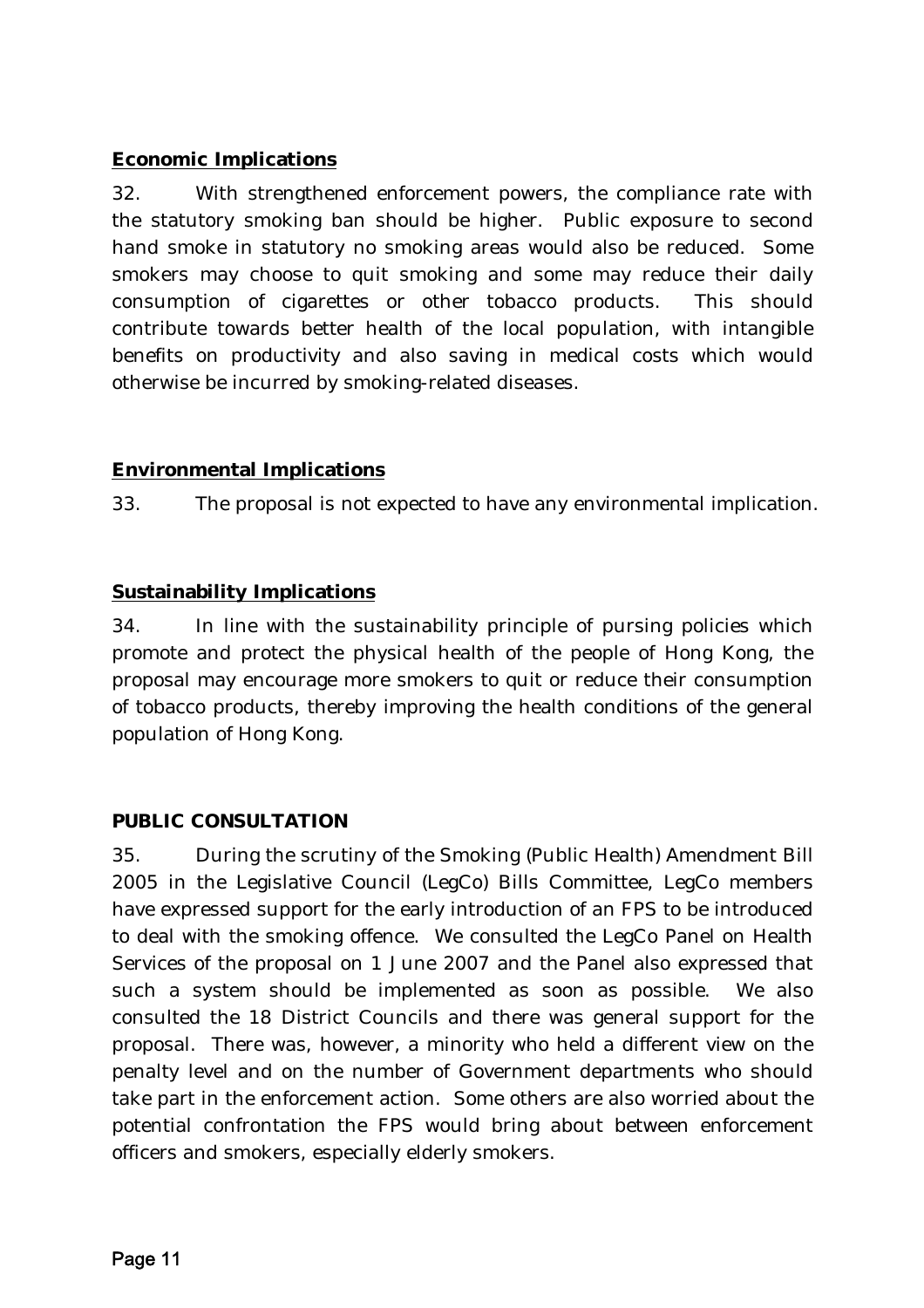### **PUBLICITY**

36. A press release will be issued and a press briefing would be held upon gazetting of the Bill. A spokesperson would be available to answer media enquiries. Upon enactment of the Bill by LegCo, we will launch another publicity campaign to raise public awareness of the statutory smoking ban and of the new FPS.

### **BACKGROUND**

37. The Smoking (Public Health) Ordinance (Cap 371) was first enacted in 1982 to provide a legal framework for restricting the use, sale and promotion of tobacco products in Hong Kong. The Ordinance was last amended in 2006. Statutory no smoking areas under the Ordinance were expanded to cover a vast expanse of venues, including all indoor workplaces and indoor public places, swimming pools, bathing beaches and stadia under the management of LCSD, the Hong Kong Wetland Park under the management of the Agriculture, Fisheries and Conservation Department, schools, hospitals and a number of other institutions, except for certain exemptions, with effect from 1 January 2007. With the expansion of statutory no smoking areas, there is a need for more manpower to enforce the smoking ban, as well as for a more efficient enforcement system.

38. The present Smoking (Public Health) Ordinance also empowers the Director of Health to designate public transport interchanges (PTIs) as statutory no-smoking areas. However, in view of the varying designs of PTIs, the designation of a no-smoking area in every PTI will require the support of additional resources and manpower. In accordance with the priorities of resource utilisation, we will designate no-smoking areas in PTIs after the introduction of a FPS for smoking offences. Our initial plan is to first designate covered PTIs as statutory no-smoking areas. Designation of open PTIs as statutory no-smoking areas will be considered in the next stage.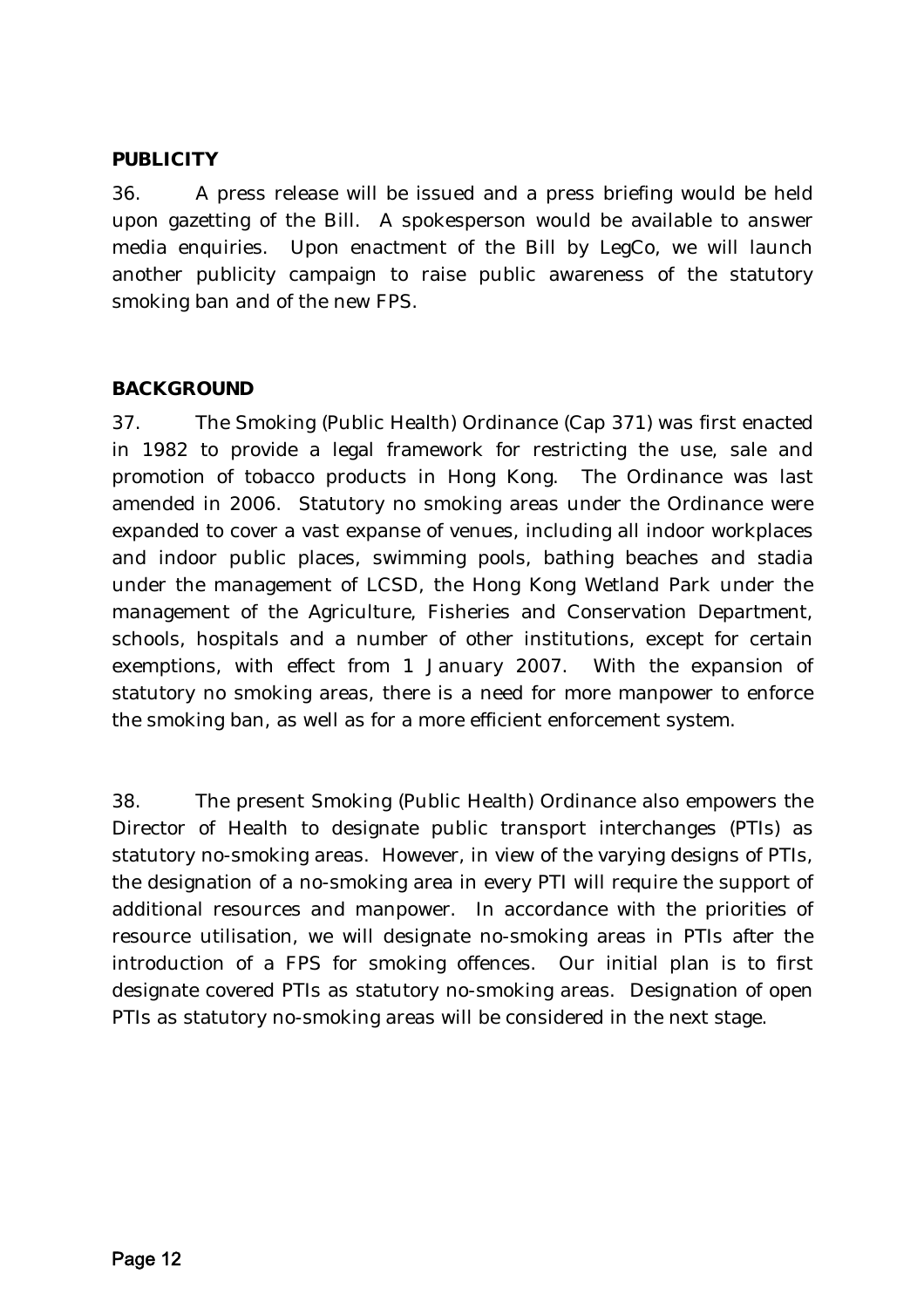## **ENQUIRIES**

39. For any questions about the Bill, please contact Miss Anita Chan at 3150 8978 or Miss Christine Au at 2973 8240.

Food and Health Bureau (Health Branch) February 2008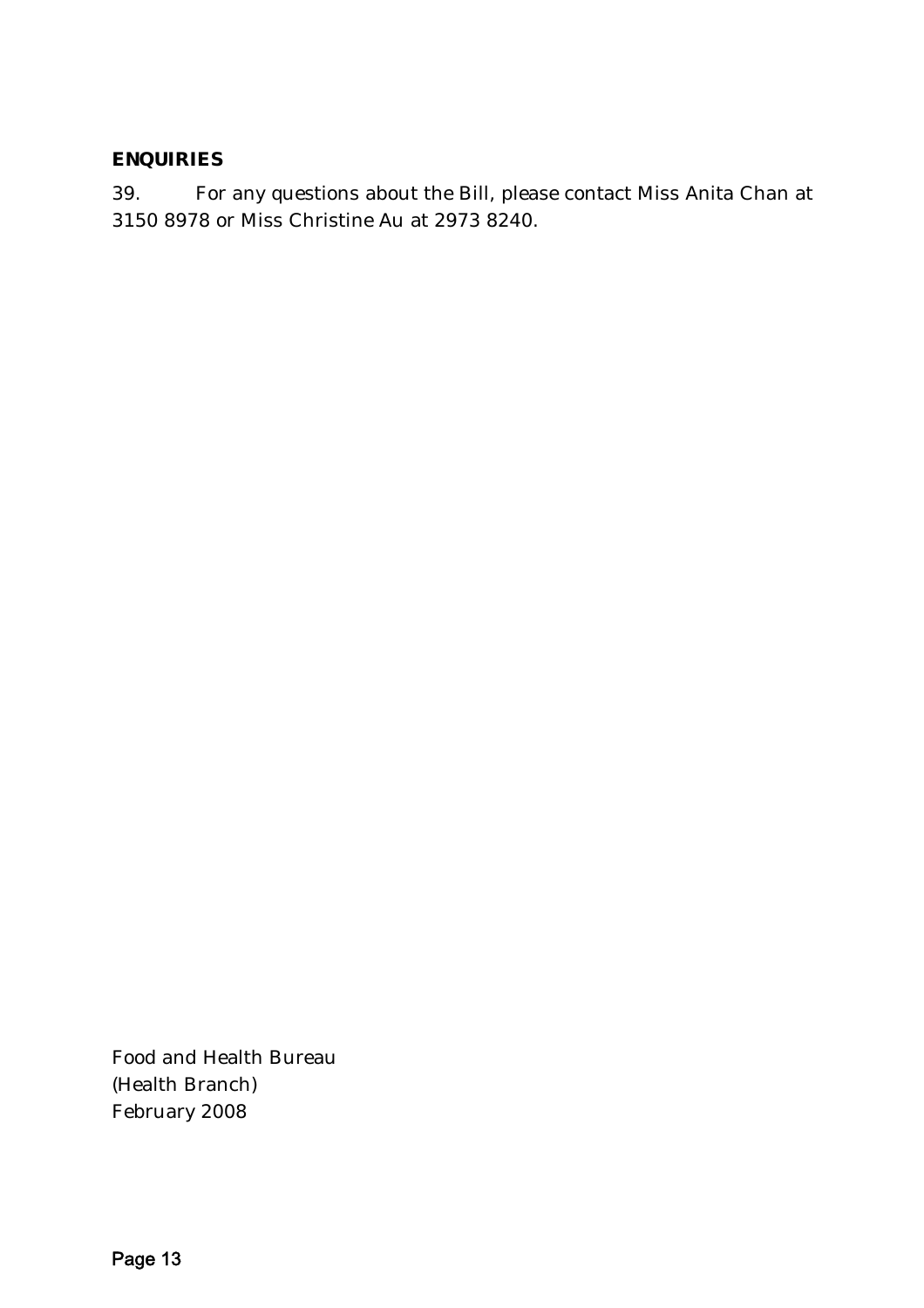#### Annex A

# FIXED PENALTY (SMOKING OFFENCES) BILL

# **CONTENTS**

Clause

Page

PART<sub>1</sub>

### PRELIMINARY

| Short title and commencement |  |
|------------------------------|--|
| Interpretation               |  |

# PART<sub>2</sub>

### **FIXED PENALTY**

| 3.  | Fixed penalty notice given by public officer           | $\overline{2}$ |
|-----|--------------------------------------------------------|----------------|
| 4.  | Power of inspecting proof of identity                  | $\overline{2}$ |
| 5.  | Supply of false information                            | 3              |
| 6.  | Further fixed penalty notice served by Authority       | 3              |
| 7.  | Withdrawal of notice of fixed penalty                  | 4              |
| 8.  | Recovery of fixed penalty                              | 5              |
| 9.  | Proof produced for application under section 8         | 6              |
| 10. | Review of order                                        | 7              |
| 11. | Service of summons of proceedings                      | 9              |
| 12. | Additional penalty imposed in proceedings on liability | 9              |
| 13. | Payment of fixed penalty after issue of summons        | 9              |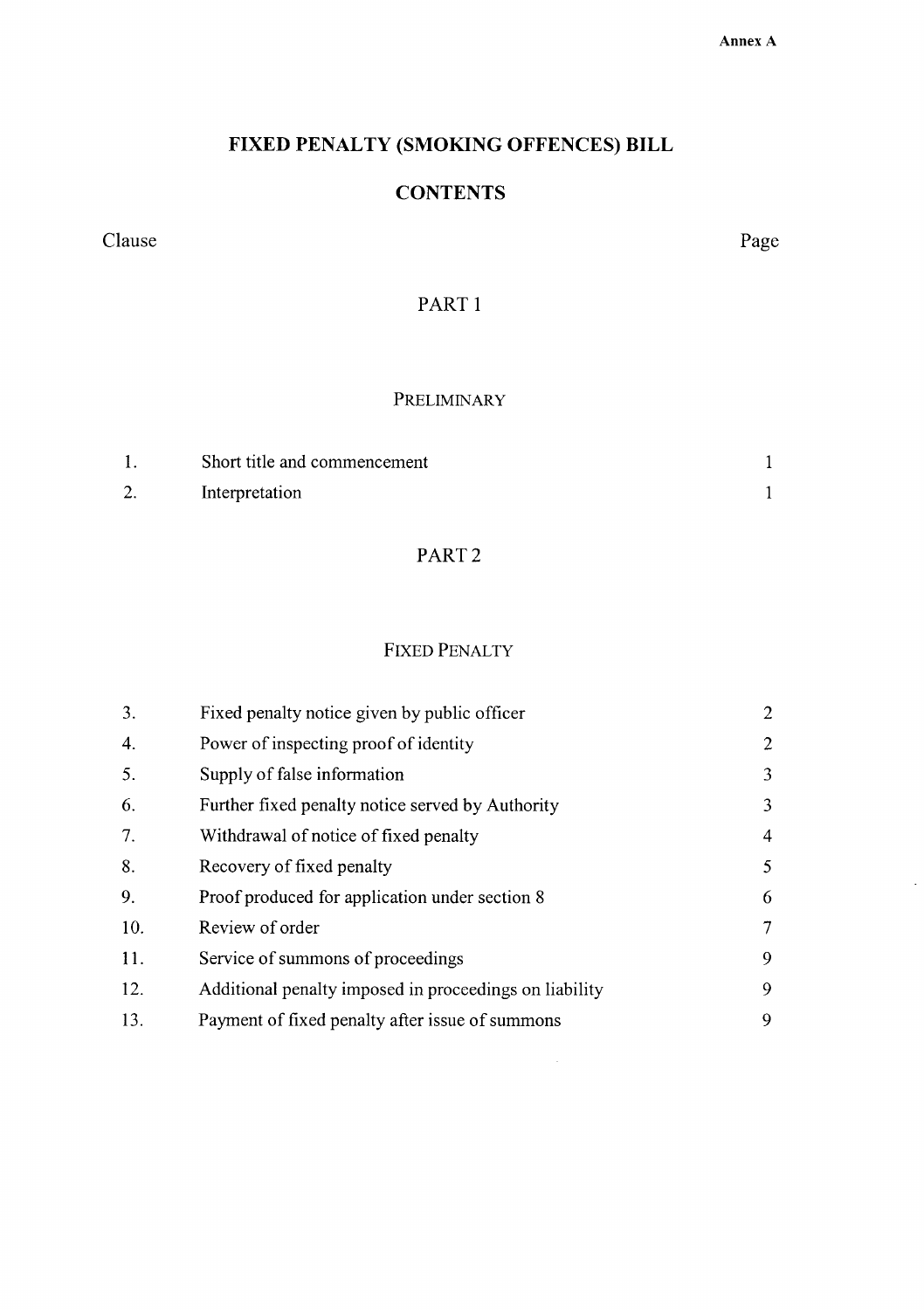# PART<sub>3</sub>

### **MISCELLANEOUS**

| 14.      | Protection for public officers acting in good faith | 10  |
|----------|-----------------------------------------------------|-----|
| 15.      | Obstruction of public officers                      | 10  |
| 16.      | Power to make regulation                            | 10  |
| 17.      | Specification of Authority and public officer       | 11  |
| 18.      | Revision of fixed penalty                           | 11  |
| 19.      | Consequential amendments                            | 11  |
| Schedule | Scheduled offence                                   | 12. |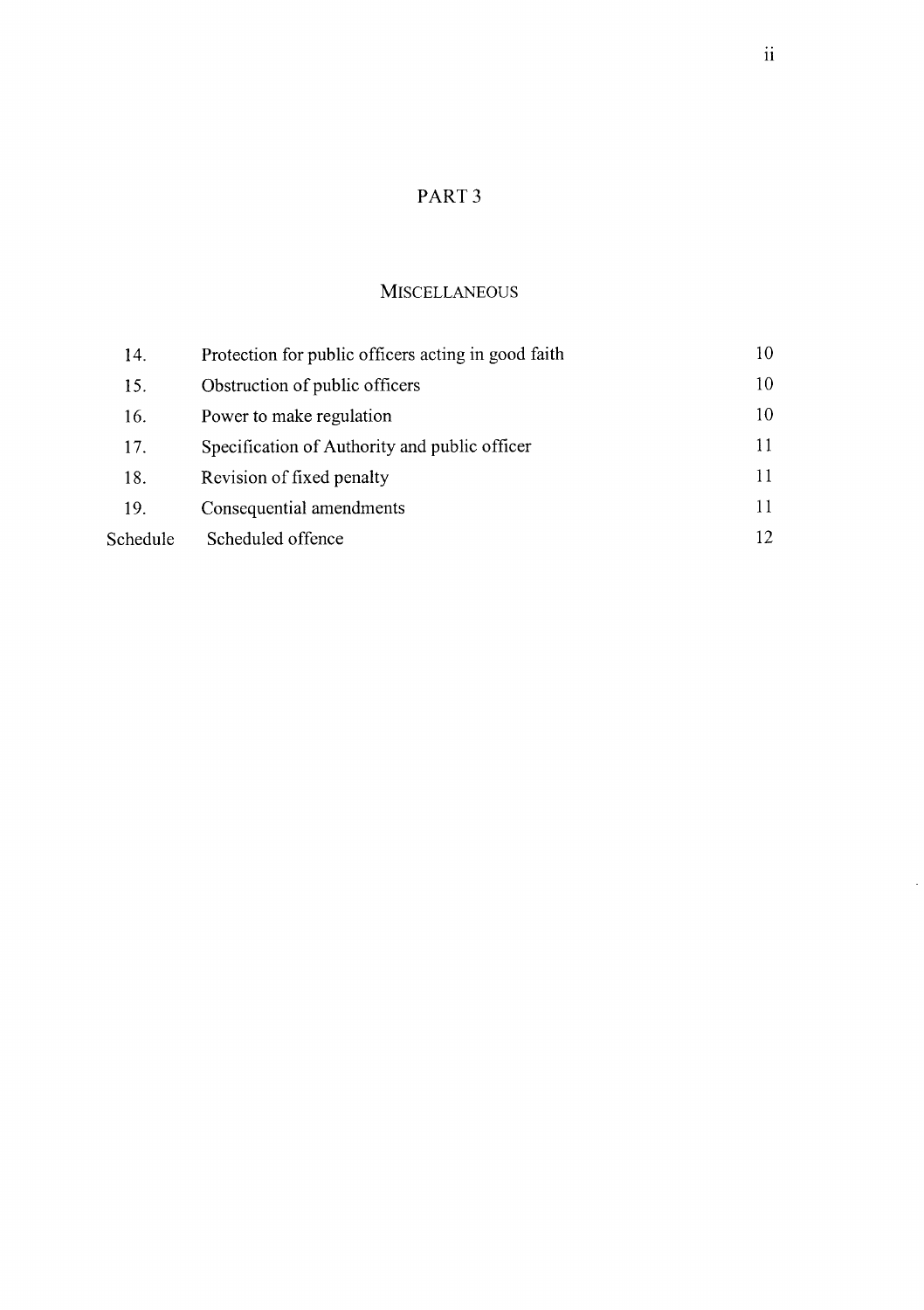#### A BILL

## To

Provide for a fixed penalty to be payable for certain offences in contravention of the Smoking (Public Health) Ordinance; for the recovery of the fixed penalty; and for related matters.

Enacted by the Legislative Council.

### PART<sub>1</sub>

#### PRELIMINARY

#### 1. **Short title and commencement**

This Ordinance may be cited as the Fixed Penalty (Smoking  $(1)$ Offences) Ordinance.

This Ordinance shall come into operation on a day to be appointed  $(2)$ by the Secretary for Food and Health by notice published in the Gazette.

#### $2.$ Interpretation

 $(1)$ In this Ordinance, unless the context otherwise requires –

"fixed penalty" (定額罰款), in relation to a scheduled offence, means the fixed penalty set out in column 4 of the Schedule opposite to the offence;

"proceedings" (法律程序) means proceedings before a magistrate in respect of a scheduled offence;

"scheduled offence" (表列罪行) means an offence described in column 3 of the Schedule and prescribed by the provision of the Smoking (Public Health) Ordinance (Cap. 371) specified in column 2 of the Schedule opposite to the description.

A description in column 3 of the Schedule indicates for  $(2)$ convenience of reference only the general nature of the offence under the provision specified in column 2 of the Schedule opposite to that description.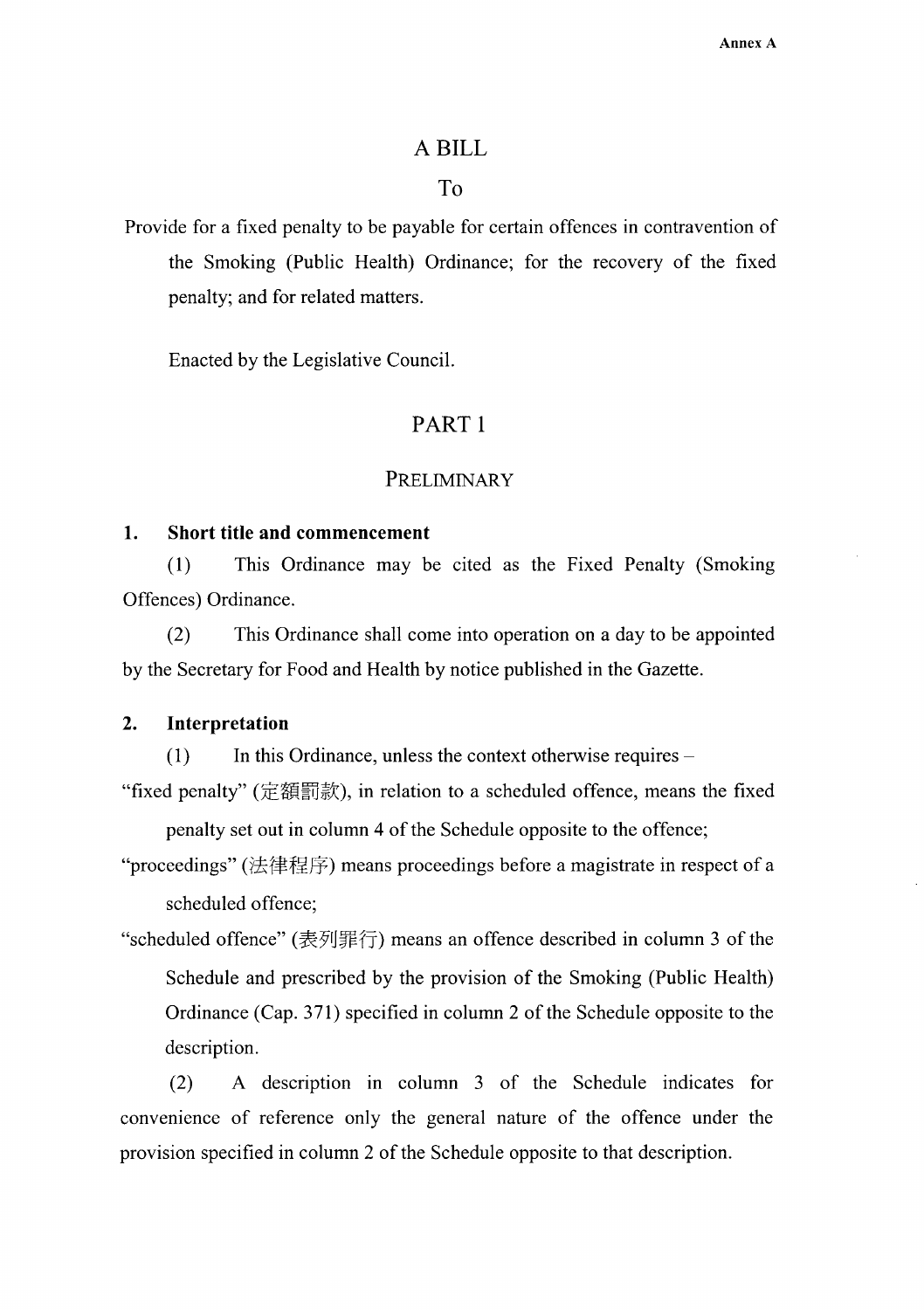$(3)$ In applying a provision of this Ordinance in relation to a scheduled  $offence -$ 

- a reference to "Authority" in that provision shall be  $(a)$ construed as a reference to a person specified by the Secretary for Food and Health as the Authority by notice under section  $17(1)(a)$ ; and
- a reference to "public officer" in that provision shall be  $(b)$ construed as a reference to a public officer or a member of a class of public officers specified by the Secretary for Food and Health by notice under section  $17(1)(b)$ .

# PART<sub>2</sub>

# **FIXED PENALTY**

#### $\overline{3}$ . Fixed penalty notice given by public officer

If a public officer has reason to believe that a person is committing  $(1)$ or has committed a scheduled offence, he may give the person a notice in the prescribed form offering him an opportunity to discharge his liability to conviction for the offence by payment of the fixed penalty for the offence within 21 days from the date of the giving of the notice.

 $(2)$ A notice under subsection (1) shall be given by the public officer personally to the person.

Subject to section 7, where a person has received a notice under  $(3)$ subsection (1) and has paid the full amount of the fixed penalty shown in the notice within the period referred to in that subsection, he shall not be liable to be prosecuted or convicted for the scheduled offence specified in the notice.

#### Power of inspecting proof of identity  $\boldsymbol{4}$ .

 $(1)$ If a public officer has reason to believe that a person is committing or has committed a scheduled offence, he may, for the purposes of –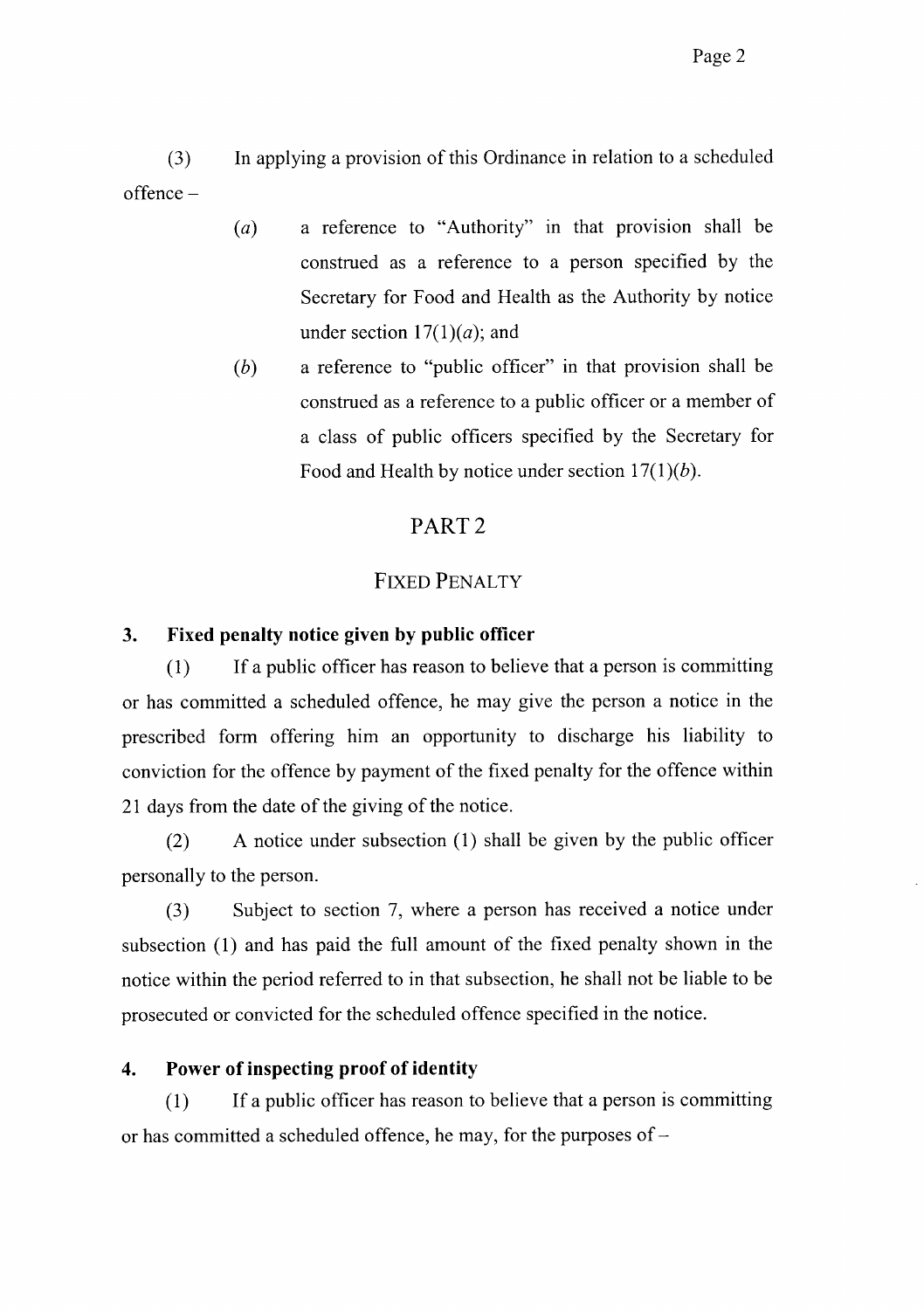- $(a)$ serving any document under this Ordinance on the person; <sub>or</sub>
- $(b)$ issuing a summons in respect of the offence,

require the person to supply his name, address and contact telephone number (if any) and produce proof of identity for inspection.

 $(2)$ A person who, without reasonable excuse, fails to comply with a requirement made under subsection (1) commits an offence and is liable on conviction to a fine at level 3.

 $(3)$ A public officer may arrest a person who, without reasonable excuse, fails to comply with a requirement made under subsection (1).

 $(4)$ Without prejudice to the generality of section 51 of the Police Force Ordinance (Cap. 232), a public officer who arrests any person under subsection (3) shall forthwith take him to the nearest police station or deliver him into the custody of a police officer.

 $(5)$ In this section, "proof of identity" (身分證明文件), in relation to the person as referred to in subsection  $(1)$ , has the same meaning as in section 17B of the Immigration Ordinance (Cap. 115).

#### 5. **Supply of false information**

A person who, in purported compliance with a requirement made under section  $4(1)$ , supplies any particular of his name, address or contact telephone number which he knows to be false or misleading commits an offence and is liable on conviction to a fine at level 3.

#### 6. Further fixed penalty notice served by **Authority**

 $(1)$ This section applies where a person  $-$ 

- $(a)$ having been given a notice under section  $3(1)$  has not paid the fixed penalty for the scheduled offence specified in the notice within the period referred to in that section; or
- $(b)$ refuses to accept a notice intended to be given to him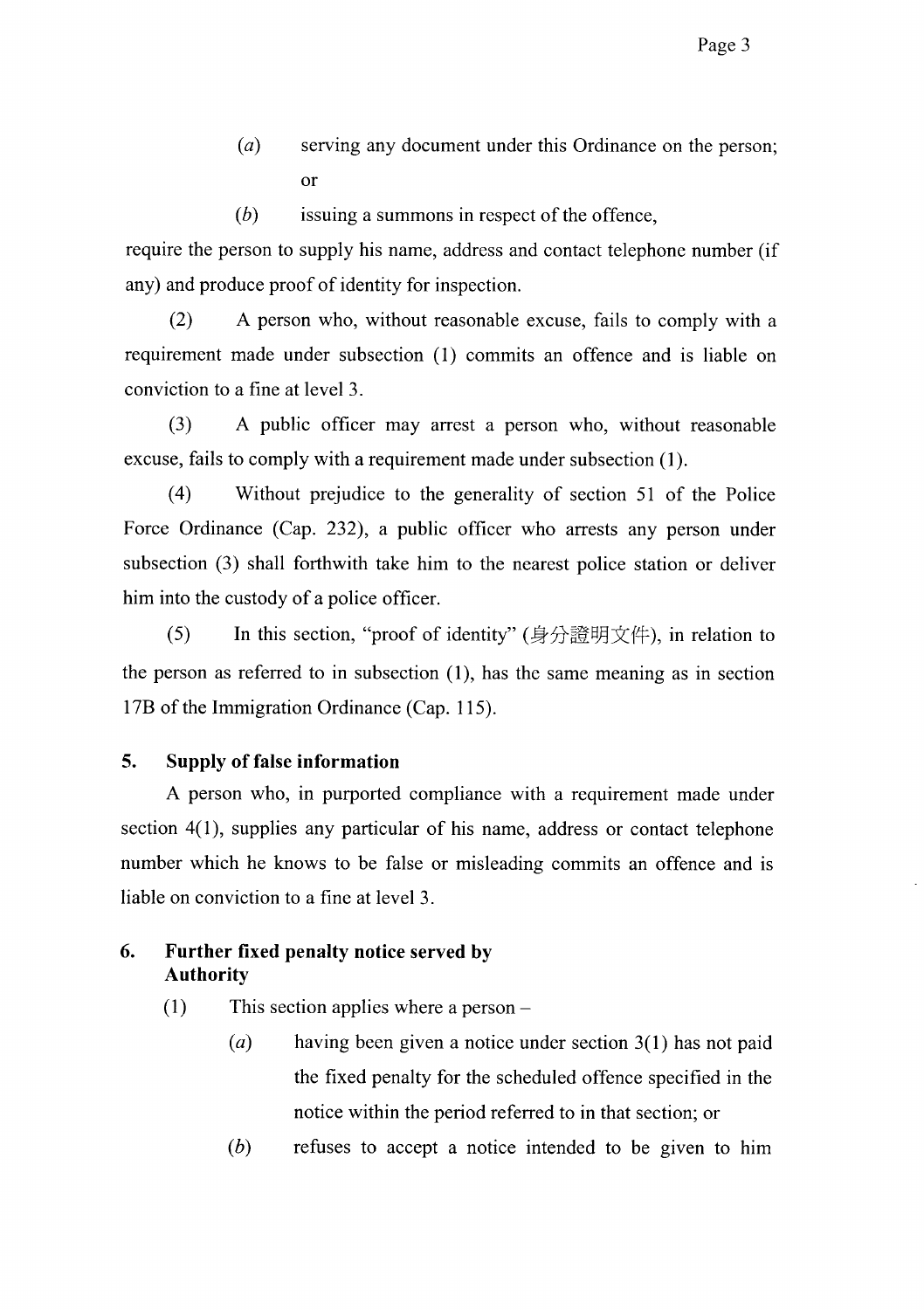under section  $3(1)$  in respect of a scheduled offence.

 $(2)$ Where this section applies, the Authority may serve on the person a notice in the prescribed form -

- $(a)$ demanding payment of the fixed penalty for the scheduled offence;
- $(b)$ informing the person that if he wishes to dispute liability for the offence he should notify the Authority in writing; and
- stating that the payment or notification (as the case may  $(c)$ be) shall be made within 10 days from the date of the notice so served.
- No notice shall be served under subsection  $(2)$   $(3)$ 
	- where subsection  $(1)(a)$  applies, after the expiry of 6  $(a)$ months from the date of the notice given under section  $3(1)$ ; and
	- where subsection  $(1)(b)$  applies, after the expiry of 6  $(b)$ months from the date on which the person refuses to accept the notice.

A notice under subsection (2) may be served on the person by  $(4)$ sending it by post to his address.

Subject to section 7, where a person has received a notice under  $(5)$ subsection (2) and has paid the full amount of the fixed penalty shown in the notice within the period referred to in subsection  $(2)(c)$ , he shall not be liable to be prosecuted or convicted for the scheduled offence specified in the notice.

#### $7.$ Withdrawal of notice of fixed penalty

Where a notice under section  $3(1)$  has been given to a person, the  $(1)$ Authority may, at any time before the commencement of any proceedings against the person in respect of the scheduled offence specified in the notice –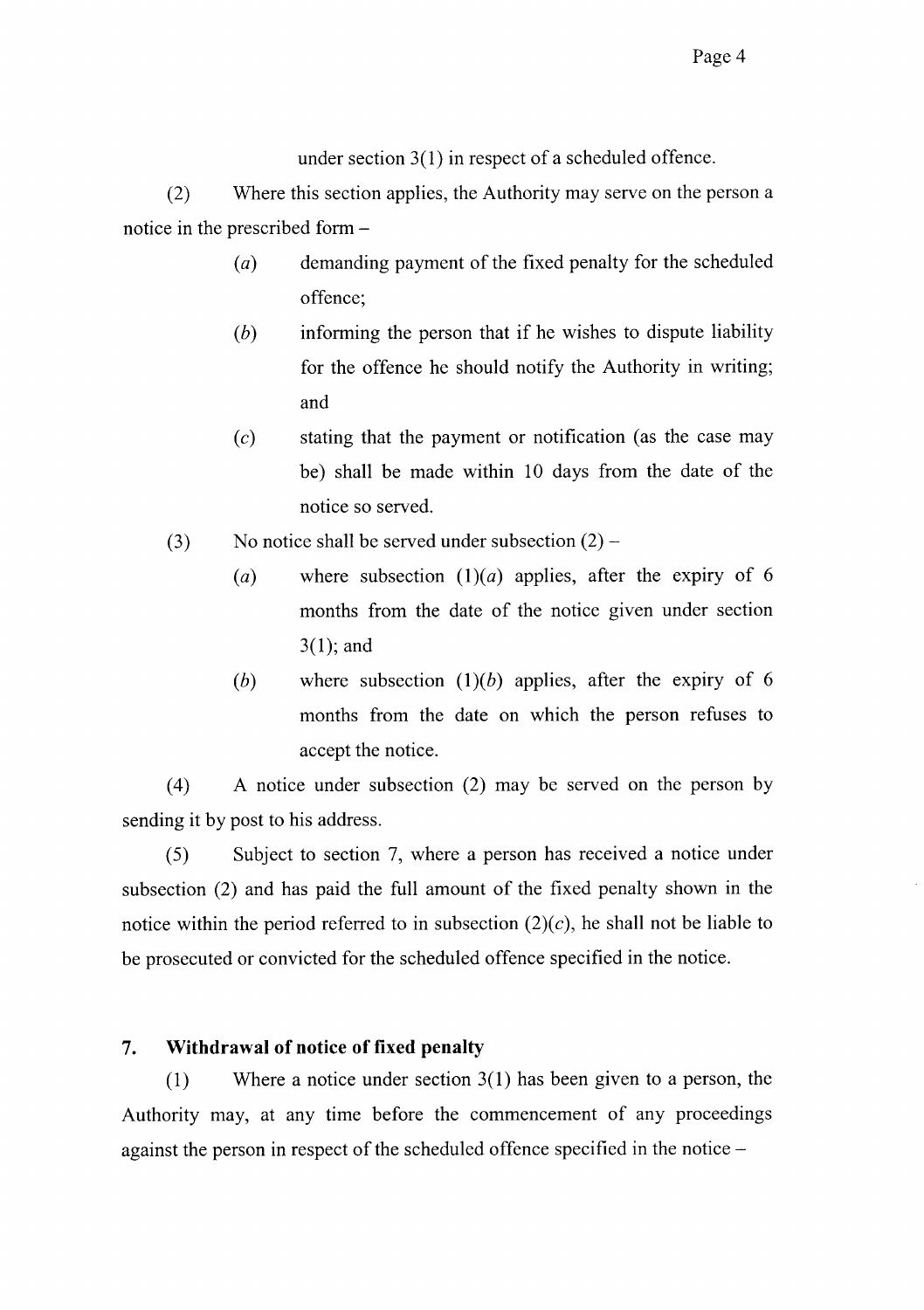- $(a)$ withdraw that notice; and
- $(b)$ serve on that person another notice in writing informing him that the notice under section  $3(1)$  has been withdrawn.

 $(2)$ Where a notice under section  $6(2)$  has been served on a person, the Authority may, at any time before the commencement of any proceedings against the person in respect of the scheduled offence specified in the notice or, where an order under section  $8(1)$  has been applied for, before such order is  $made -$ 

- $(a)$ withdraw that notice; and
- $(b)$ serve on that person another notice in writing informing him that the notice under section  $6(2)$  has been withdrawn.

 $(3)$ Where a notice under section  $3(1)$  or  $6(2)$  is withdrawn under this section and any sum of money has been paid pursuant to the notice, the Director of Accounting Services shall, on demand by the person to or on whom the notice was given or served, repay him the sum so paid.

 $(4)$ The withdrawal of a notice under section  $3(1)$  or  $6(2)$  shall not be a bar to any proceedings in respect of the scheduled offence specified in the notice.

#### 8. **Recovery of fixed penalty**

 $(1)$ If a person served with a notice under section  $6(2)$  has not paid the fixed penalty for the scheduled offence specified in the notice or notified the Authority that he wishes to dispute liability for the offence in accordance with the notice, a magistrate shall, upon an application made in the name of the Secretary for Justice, order him to pay within 14 days from the date of service of notice of the order –

- the fixed penalty;  $(a)$
- (b) an additional penalty equal to the amount of the fixed penalty; and
- the sum of \$300 by way of costs.  $(c)$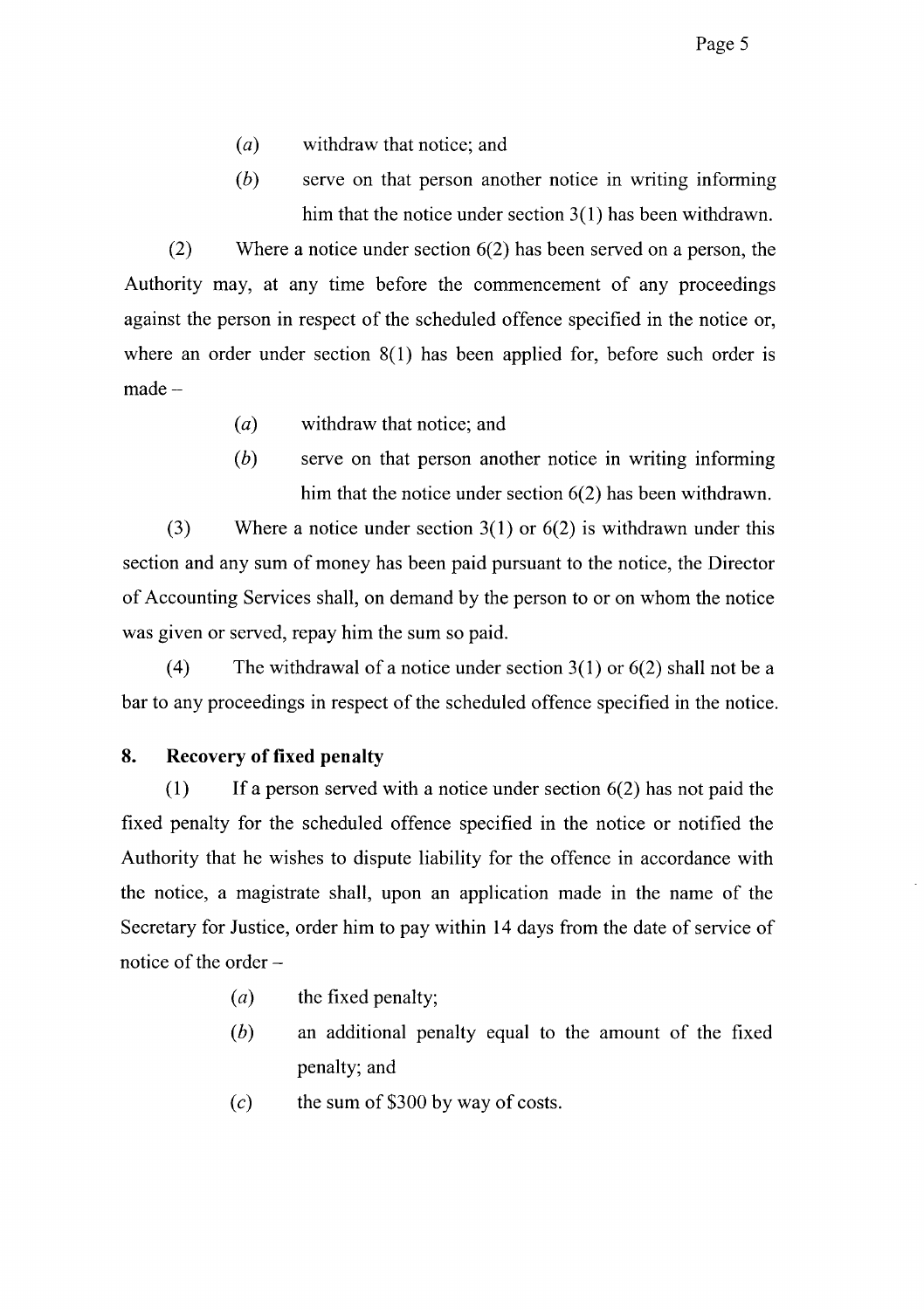$(2)$ An application under subsection (1) may be made in the absence of the person on whom the notice under section  $6(2)$  has been served and the Secretary for Justice may appoint any person or class of persons to make the application.

 $(3)$ Where an order is made under subsection (1) against a person, the magistrate shall cause notice of the order to be served on the person.

The notice under subsection (3) may be served on the person by  $(4)$ sending it by post to his address.

Where a person against whom an order under subsection (1) has  $(5)$ been made fails to comply with the order, he shall, for the purposes of section 68 of the Magistrates Ordinance (Cap. 227), be deemed to have failed to pay the sum adjudged to be paid by a conviction and shall be liable to be imprisoned under that section.

 $(6)$ Where a person against whom an order under subsection (1) has been made has complied with the order, he shall not be liable to be prosecuted or convicted for the scheduled offence to which the order relates.

#### 9. Proof produced for application under section 8

Notwithstanding any provisions of the Magistrates Ordinance (Cap.  $(1)$ 227), in an application under section  $8(1)$ , an order under that section shall be made upon the production by the applicant to the magistrate of  $-$ 

> $(a)$ a copy of the notice served under section  $6(2)$  together with a certificate of posting of that notice under section 29 of the Evidence Ordinance (Cap. 8); and

 $(b)$ a certificate referred to in subsection (2).

In an application under section  $8(1)$ , a certificate in the prescribed  $(2)$ form stating the matters specified in subsection (3) and purporting to be signed by or for the Authority shall be admitted in evidence without further proof on its production to the magistrate.

The certificate referred to in subsection  $(2)$  shall state that –  $(3)$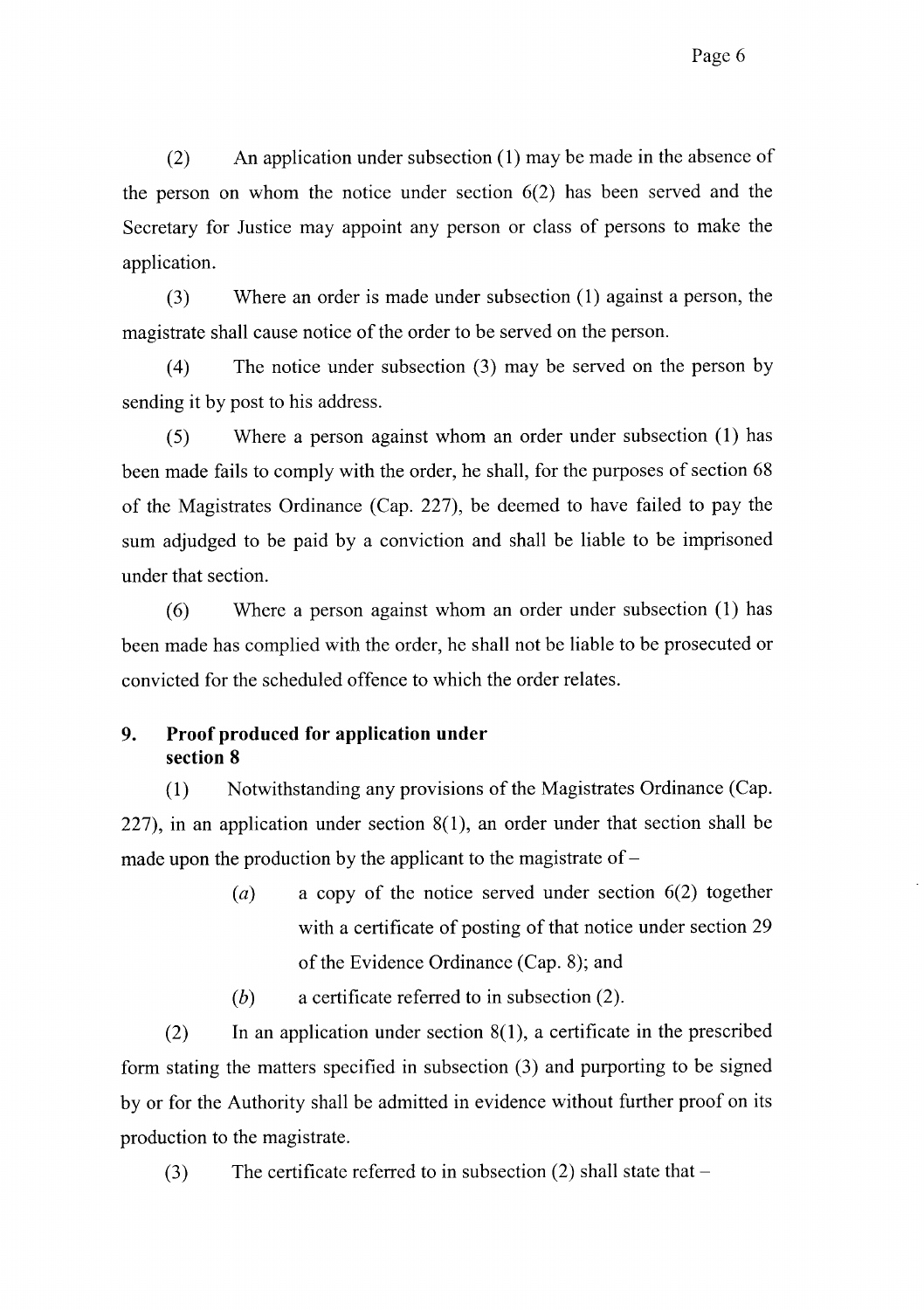- payment of the fixed penalty for the scheduled offence  $(a)$ specified in a notice under section  $6(2)$  was not made before the date of the certificate:
- $(b)$ the person specified in the certificate had not, before the date of the certificate, notified the Authority that he wished to dispute liability for the scheduled offence; and
- $(c)$ the address specified in the certificate was at the time so specified the address of the person.
- $(4)$ Unless there is evidence to the contrary  $-$ 
	- $(a)$ it shall be presumed that the certificate referred to in subsection (2) is signed by or for the Authority; and
	- $(b)$ the certificate shall be evidence of the facts stated in it.

#### $10.$ **Review of order**

Where a magistrate is satisfied that a notice served under section  $(1)$  $6(2)$  has not come to the personal notice of the person to whom it relates without any neglect by that person, the magistrate may, upon an application by that person, rescind the order made under section  $8(1)$  in respect of the notice.

 $(2)$ A person who makes an application under subsection (1) shall give reasonable notice of the application to the Authority who applied for the order.

Upon rescinding the order under subsection (1), the magistrate  $(3)$  $may -$ 

- $(a)$ if the person wishes to dispute liability for the scheduled offence to which the order relates, give leave to that effect; <sub>or</sub>
- $(b)$ if the person does not wish to dispute liability for the scheduled offence-
	- $(i)$ order him to pay the fixed penalty concerned within a period of 10 days; and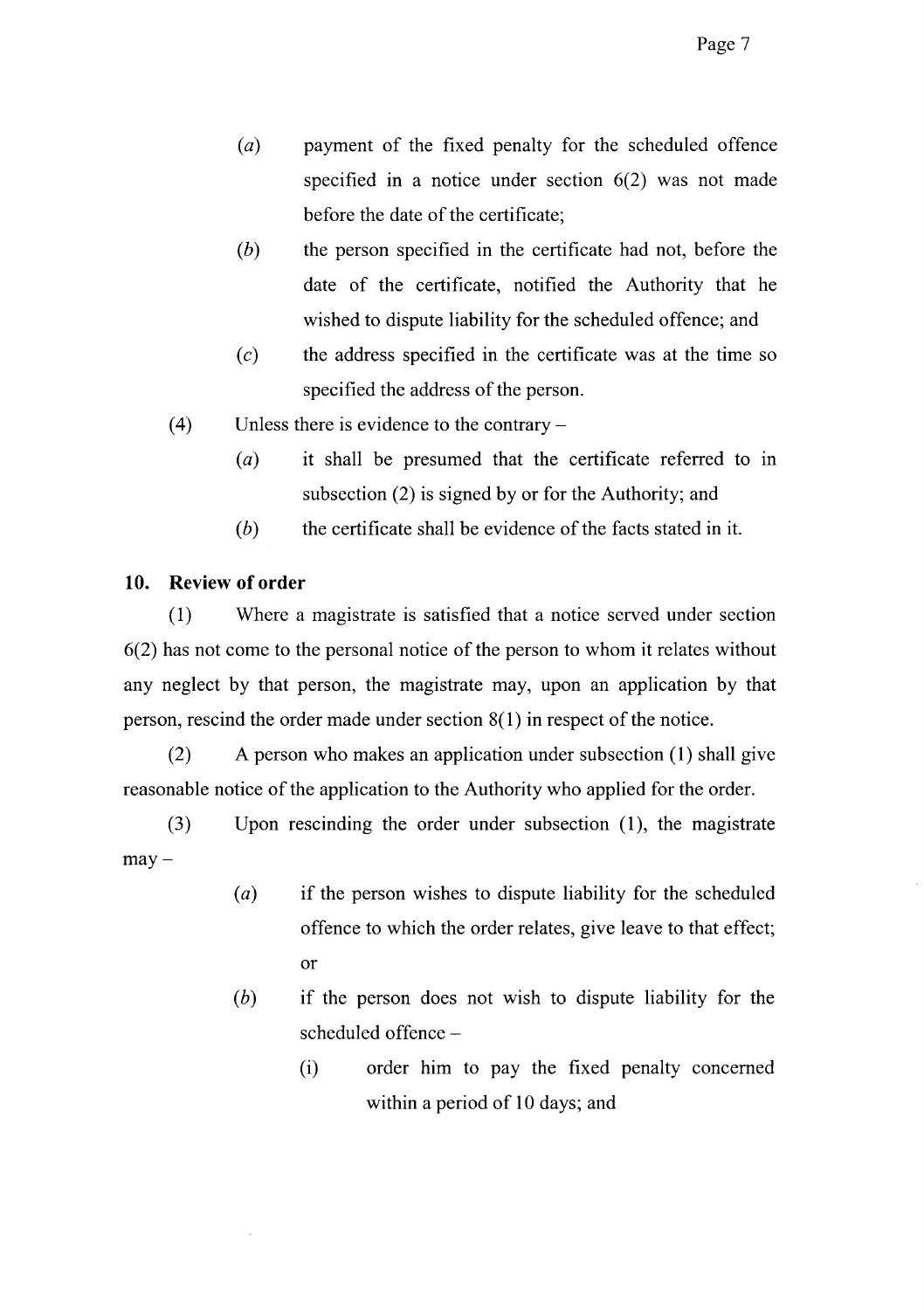order that, if he fails to pay the fixed penalty  $(ii)$ within that period, he shall pay immediately the fixed penalty, an additional penalty equal to the amount of the fixed penalty and the sum of \$300 by way of costs.

 $(4)$ An application under subsection (1) may be made in person or by counsel or solicitor on behalf of the applicant, and the magistrate, for the purpose of securing the attendance of witnesses and generally for conducting the proceedings, shall have all the powers of a magistrate hearing a complaint under the Magistrates Ordinance (Cap. 227).

An application under subsection (1) shall be made within 14 days  $(5)$ from the date that the magistrate is satisfied to be the earliest date on which the order made under section  $8(1)$  came to the personal notice of the person to whom that order relates.

 $(6)$ Where a magistrate gives leave under subsection  $(3)(a)$ , proceedings may be taken, notwithstanding section 26 of the Magistrates Ordinance (Cap. 227), within 6 months from the date on which the magistrate gives the leave.

A magistrate may for good cause, upon an application by the  $(7)$ Authority at any time, rescind any order for the payment of a fixed penalty and any other order made in the same proceedings.

Where a person against whom an order under subsection  $(3)(b)$  has  $(8)$ been made fails to comply with the order under subsection  $(3)(b)(ii)$ , he shall, for the purposes of section 68 of the Magistrates Ordinance (Cap. 227), be deemed to have failed to pay the sum adjudged to be paid by a conviction and shall be liable to be imprisoned under that section.

 $(9)$ Where a person against whom an order under subsection  $(3)(b)$  has been made has complied with the order, he shall not be liable to be prosecuted or convicted for the scheduled offence to which the order relates.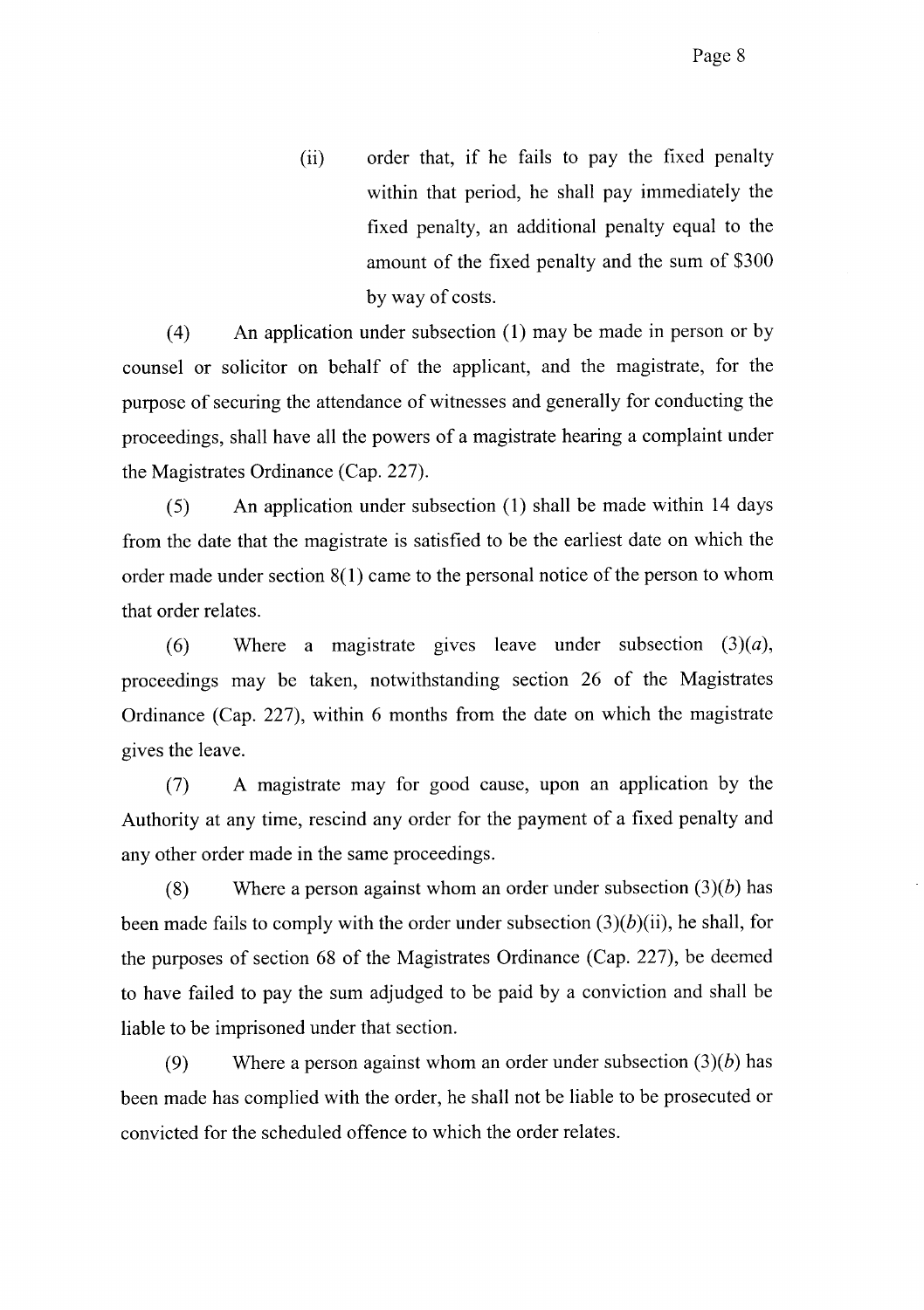#### 11. Service of summons of proceedings

Where a person  $-$ 

- $(a)$ has notified the Authority, in accordance with a notice under section  $6(2)$ , that he wishes to dispute liability for a scheduled offence: or
- $(b)$ has been given leave to dispute liability for the offence under section  $10(3)(a)$ ,

then a summons issued in any proceedings against him in respect of the offence may be served on him in accordance with section 8 of the Magistrates Ordinance  $(Cap. 227).$ 

#### $12.$ Additional penalty imposed in proceedings on liability

- $(1)$ This section applies where a person –
	- $(a)$ has notified the Authority, in accordance with a notice under section  $6(2)$ , that he wishes to dispute liability for a scheduled offence; or
	- $(b)$ has been given leave to dispute liability for the offence under section  $10(3)(a)$ ,

and in consequence of the notification or leave, appears in any proceedings in answer to a summons.

 $(2)$ Where this section applies, if the person is convicted of the scheduled offence after having offered no defence or a defence which is frivolous or vexatious, the magistrate before whom the proceedings are heard shall, in addition to any other penalty and costs, impose an additional penalty equal to the amount of the fixed penalty for the offence.

# 13. Payment of fixed penalty after issue of summons

 $(1)$ Notwithstanding that proceedings have been taken against a person who has notified the Authority in accordance with a notice under section  $6(2)$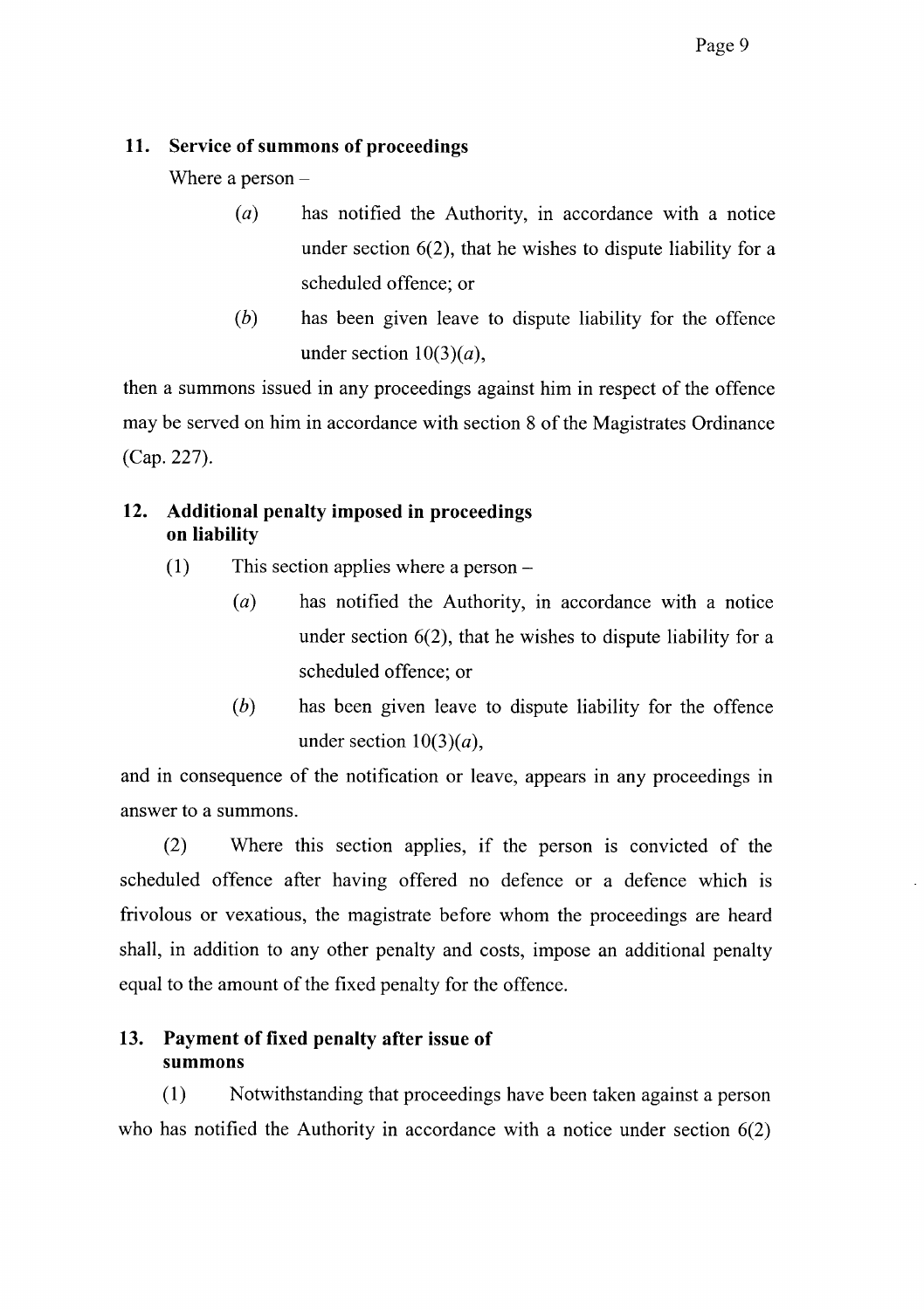that he wishes to dispute liability for a scheduled offence, if the person pays the full amount of the fixed penalty for the offence together with an additional penalty equal to the amount of the fixed penalty and the sum of \$500 by way of costs in accordance with subsection (2), the proceedings shall then terminate.

 $(2)$ Payment under subsection (1) shall be made at any magistracy not less than 2 days before the day specified in the summons for the person's appearance, and the summons shall be produced at the time of payment.

 $(3)$ No public holiday shall be included in the computation of the 2 days' period mentioned in subsection (2).

## PART<sub>3</sub>

### **MISCELLANEOUS**

#### 14. Protection for public officers acting in good faith

A public officer shall not be personally liable in respect of any act  $(1)$ done by him while exercising any of his powers under this Ordinance and within the scope of his employment, if he did that act in the honest belief that he was entitled to do it.

 $(2)$ Nothing in this section shall be construed as relieving the Government from liability in respect of the acts of public officers.

In this section, "public officer" ( $\triangle$ 職人員) includes a person  $(3)$ specified as the Authority under section  $17(1)(a)$ .

#### **Obstruction of public officers**  $15.$

A person who resists or wilfully obstructs a public officer exercising his powers under this Ordinance commits an offence and is liable on conviction to a fine at level 4 and to imprisonment for 6 months.

#### Power to make regulation 16.

The Secretary for Food and Health may by regulation -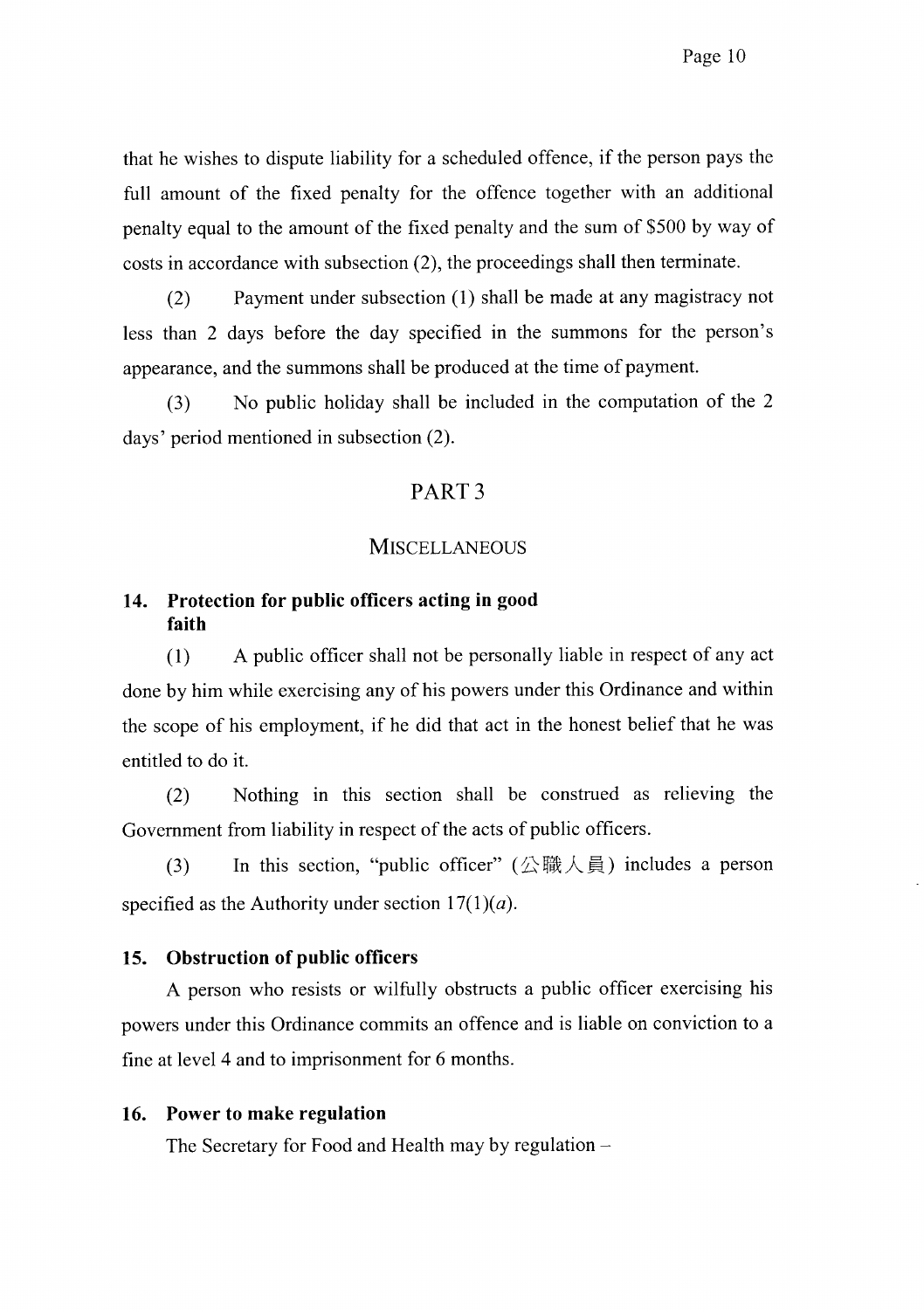- prescribe any notice or certificate which under this  $(a)$ Ordinance is to be or may be prescribed;
- $(b)$ specify the persons to whom and the places at which a fixed penalty, an additional penalty or any other sums payable under this Ordinance may be paid;
- $(c)$ specify the manner of payment of a fixed penalty, an additional penalty or any other sums payable under this Ordinance; and
- $(d)$ provide for the better carrying out of the provisions of this Ordinance.

#### Specification of Authority and public officer  $17.$

The Secretary for Food and Health may, for the purposes of this  $(1)$ Ordinance and in relation to a scheduled offence, by notice specify –

- $(a)$ the Authority; and
- $(b)$ a public officer or a class of public officers.
- $(2)$ A notice under subsection (1) shall be published in the Gazette.

#### **Revision of fixed penalty** 18.

The Legislative Council may by resolution vary the fixed penalty in relation to a scheduled offence.

#### 19. **Consequential amendments**

 $(1)$ Section  $113C(1)(c)$  of the Criminal Procedure Ordinance (Cap. 221) is amended by repealing "or the Fixed Penalty (Public Cleanliness Offences) Ordinance (Cap. 570)" and substituting ", the Fixed Penalty (Public Cleanliness Offences) Ordinance (Cap. 570) or the Fixed Penalty (Smoking Offences) Ordinance ( of 2008)".

 $(2)$ Section 2(1B) and (3) of the Rehabilitation of Offenders Ordinance (Cap. 297) is amended by repealing "or the Fixed Penalty (Public Cleanliness Offences) Ordinance (Cap. 570)" and substituting ", the Fixed Penalty (Public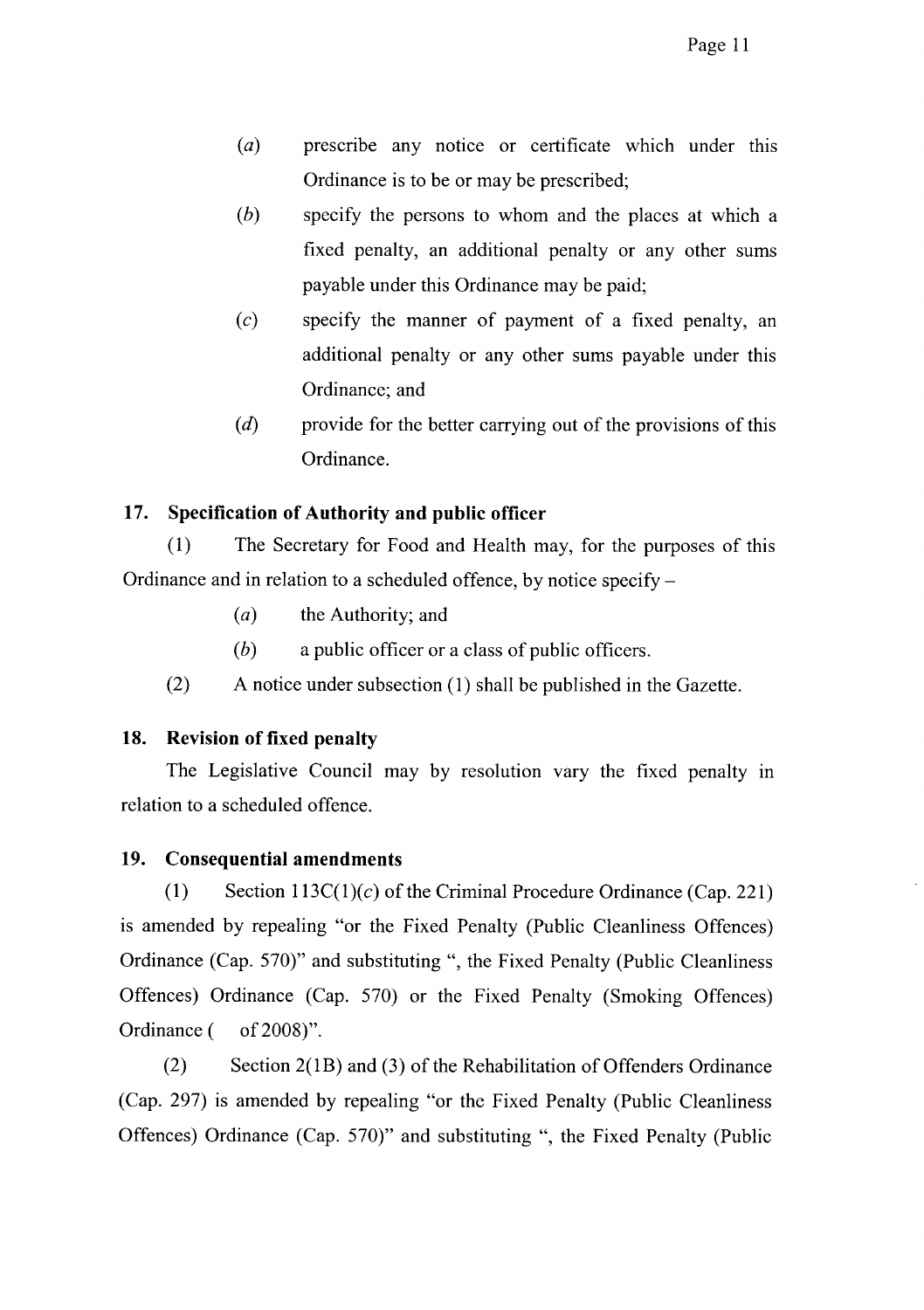Cleanliness Offences) Ordinance (Cap. 570) or the Fixed Penalty (Smoking Offences) Ordinance ( of 2008)".

#### $[s. 2]$ **SCHEDULE**

#### **SCHEDULED OFFENCE**

| Item | Provision of<br>the Smoking<br>(Public<br>Health)<br>Ordinance | Description                                        | <b>Fixed Penalty</b> |
|------|----------------------------------------------------------------|----------------------------------------------------|----------------------|
| 1.   | Section $3(2)$                                                 | Smoking in areas designated as<br>no smoking areas | \$1,500              |
| 2.   | Section $4(1)$                                                 | Smoking in public transport<br>carriers            | \$1,500              |

#### **Explanatory Memorandum**

The object of this Bill is to enable a person who has committed a certain smoking-related offence to discharge his liability to conviction by the payment of a fixed penalty.

Clause 3 provides that a public officer who has reason to believe that a 2. person is committing or has committed a scheduled offence may give the person an opportunity to discharge his liability to conviction by the payment of a fixed penalty. This is done by giving the person a notice requiring the payment of the fixed penalty within 21 days. The scheduled offences for which fixed penalties are so payable are set out in the Schedule.

Clause 4 provides if a public officer has reason to believe that a person is 3. committing or has committed a scheduled offence, he is empowered to require the person to supply his name, address and telephone number and produce proof of identity for the purposes of  $-$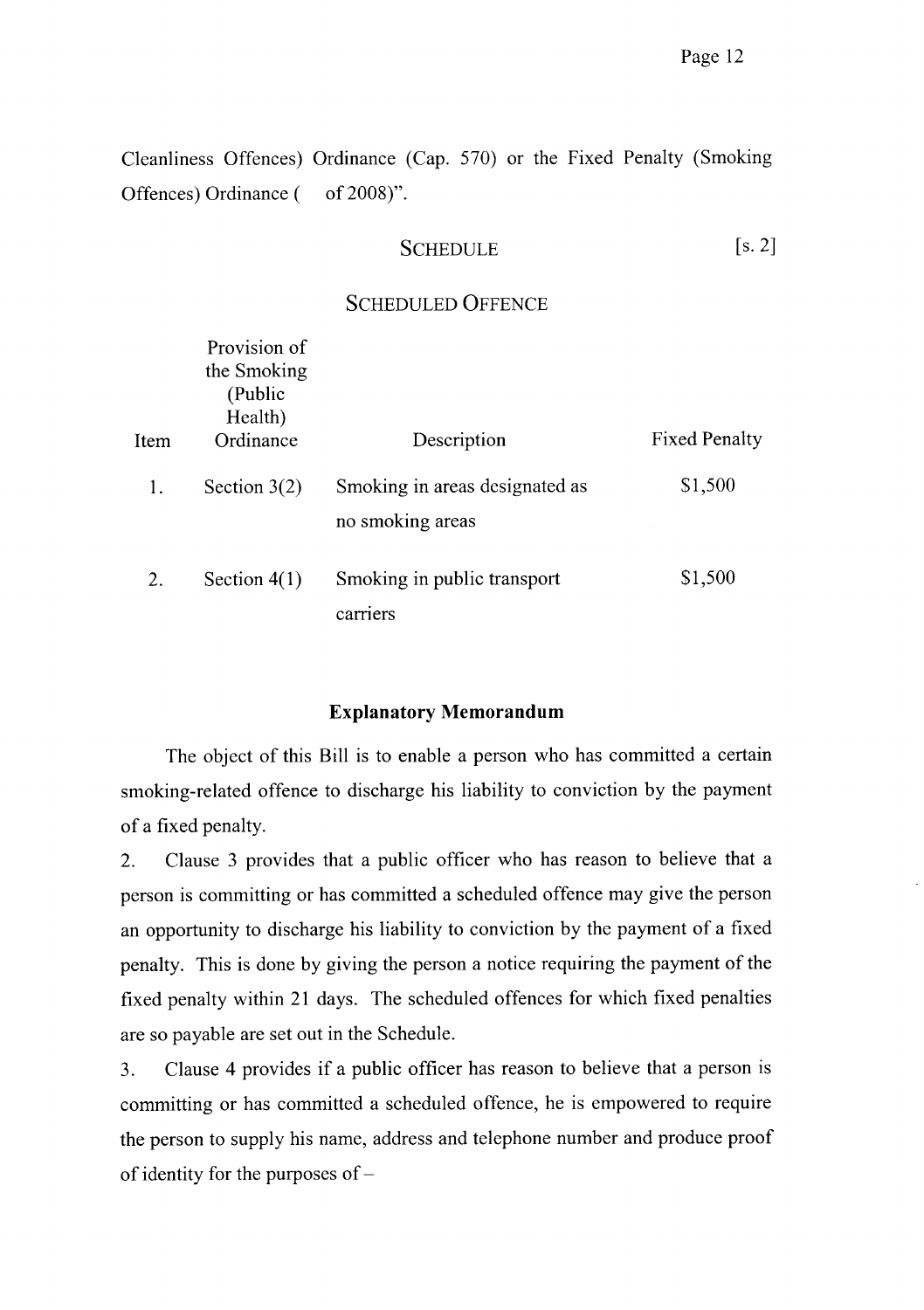- $(a)$ serving any document under this Bill on the person; or
- $(b)$ issuing a summons in respect of the offence.

 $\overline{4}$ . Clause 5 creates an offence. It is an offence for a person, in purported compliance with a requirement made under clause 4, to supply any particular of his name, address or contact telephone number which he knows to be false or misleading.

5. Clause 6 provides that where a person fails to pay a fixed penalty within 21 days from the date of the giving of a notice under clause  $3(1)$ , or where a person refuses to accept a notice intended to be given to him under clause  $3(1)$ , the Authority, which is to be specified by notice published in the Gazette, may issue a further notice. This further notice serves to demand payment of the fixed penalty and to require the person to notify the Authority if he wishes to dispute liability.

6. Clause 7 provides that a notice given under clause  $3(1)$  or served under clause  $6(2)$  may be withdrawn. This clause also provides for the repayment of a penalty already paid under the notice before it has been withdrawn.

 $7.$ Clause 8 provides that where the notice served under clause  $6(2)$  is not acted upon, the magistrate may, upon the application made in the name of the Secretary for Justice, order payment of the fixed penalty, an additional penalty equal to the fixed penalty and a fixed cost of \$300.

8. Clause 9 provides for the proof required to be produced for an application under clause 8.

9. Clause 10 provides for the review of an order made under clause 8. Under this clause, the magistrate may rescind the order if he is satisfied that the notice under clause  $6(2)$  to which the order relates has not come to the personal notice of the person concerned ("Alleged Offender") without any neglect by the Alleged Offender. Upon rescinding the order, the magistrate may give leave for the Alleged Offender to dispute liability or, if the Alleged Offender does not wish to dispute liability, order that he shall pay the fixed penalty concerned within a period of 10 days and that if he fails to do so, he shall pay immediately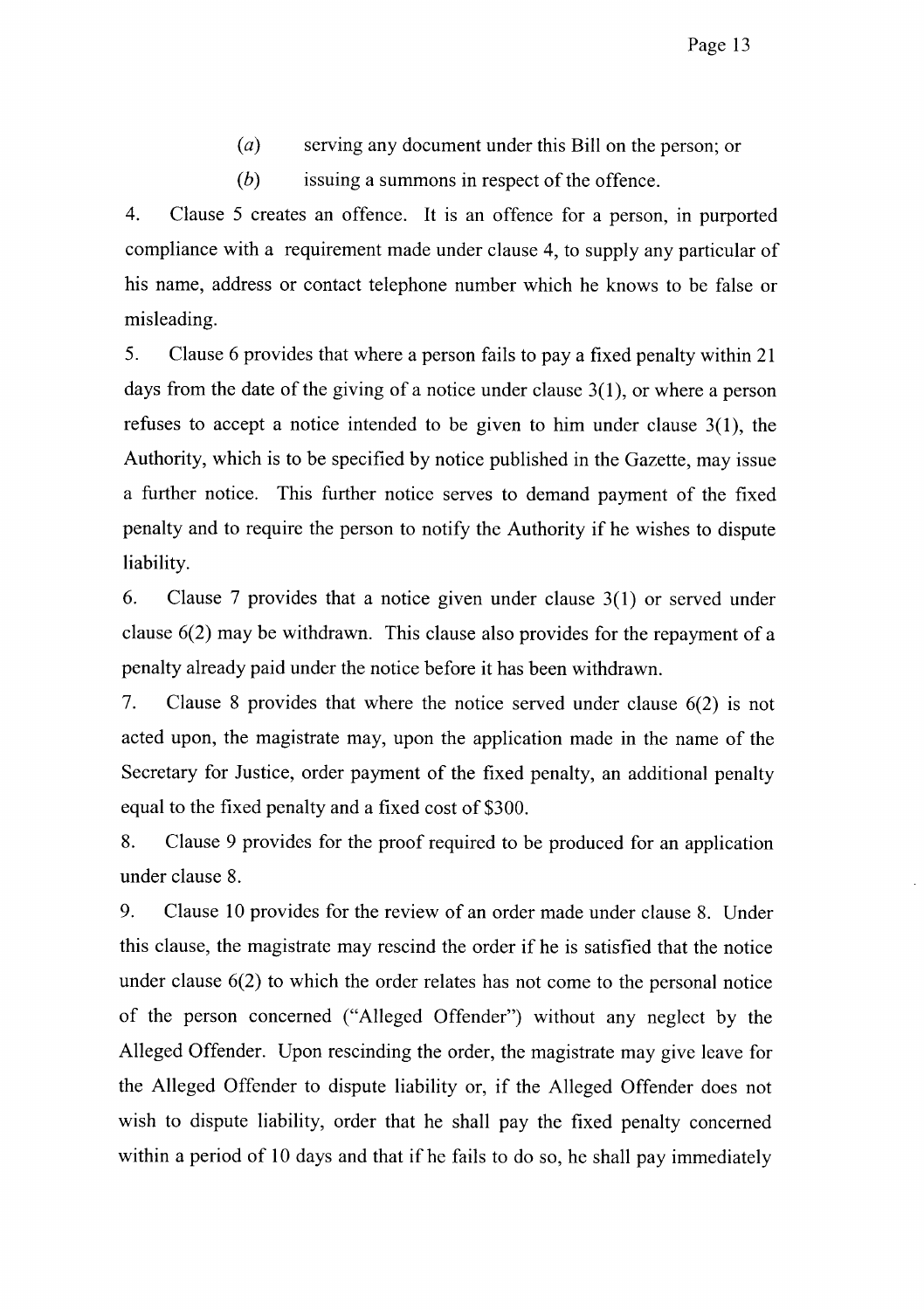the fixed penalty, an additional penalty and a fixed cost of \$300. This clause also provides for the consequences of compliance and non-compliance of such an order.

10. Clause 11 provides for the service of a summons in proceedings instituted in respect of a scheduled offence where a person has notified the Authority that he wishes to dispute liability for the offence, or where he has been given leave to do so.

11. Clause 12 provides that where a person has notified the Authority that he wishes to dispute liability for a scheduled offence, or has been given leave to dispute liability for the offence, the magistrate may impose an additional penalty if the person is convicted of the offence after having offered no defence or one which is frivolous or vexatious.

12. Clause 13 enables a person to pay the fixed penalty for a scheduled offence to discharge his liability after the institution of proceedings in respect of the offence, but if he does so, he must also pay an additional penalty equal to the amount of the fixed penalty and a fixed cost of \$500.

Clause 14 exempts a public officer from personal liability in respect of any 13. act done by him while exercising his powers under the Bill and within the scope of his employment, if he honestly believed that he was entitled to do the act.

Clause 15 creates an offence. It is an offence for a person to wilfully 14. obstruct or resist a public officer exercising his powers under this Bill.

Clause 16 enables regulations to be made by the Secretary for Food and 15. Health for the carrying out of the provisions of the Bill.

Clause 17 provides that the Secretary for Food and Health may specify the 16. Authority and public officers for the purposes of this Bill by notice published in the Gazette.

Clause 18 empowers the Legislative Council to vary a fixed penalty under 17. this Bill by resolution.

Clause 19 deals with consequential amendments necessitated by this Bill. 18.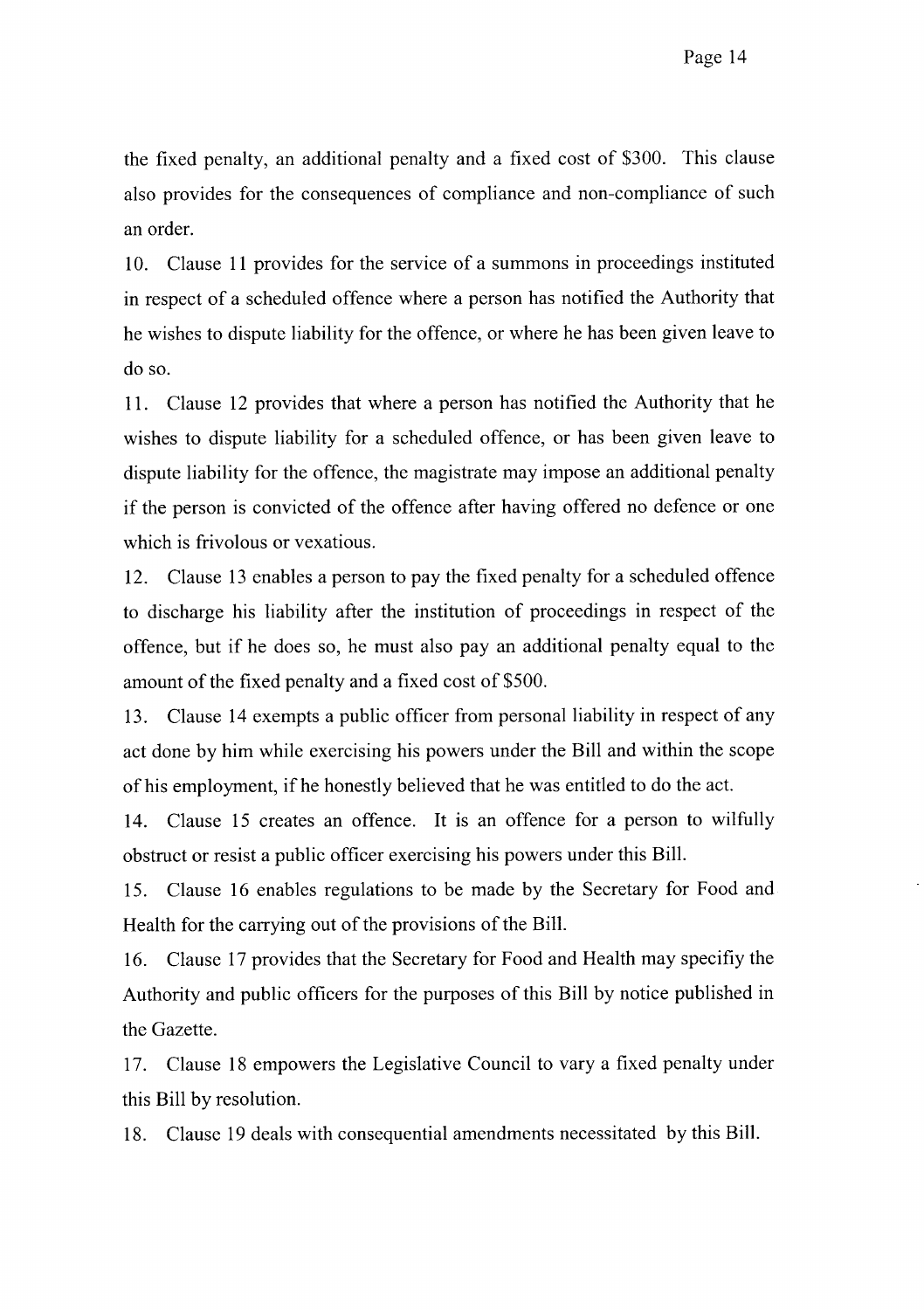# **Proposed Flowchart for Processing Fixed Penalty (Smoking Offences) Notice**



# **Part I - Issue of Fixed Penalty Notice**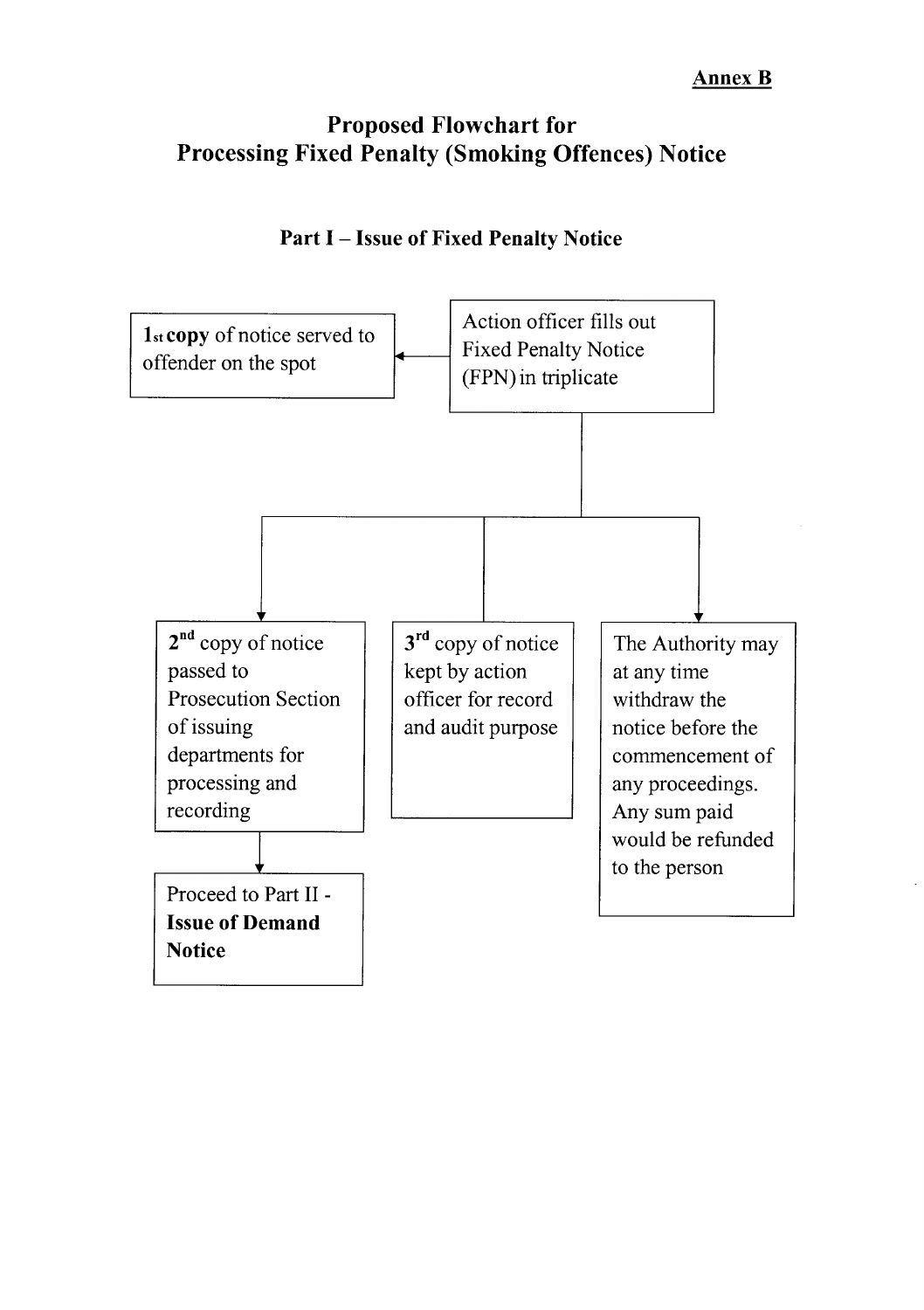## **Part II- Issue of Demand Notice**

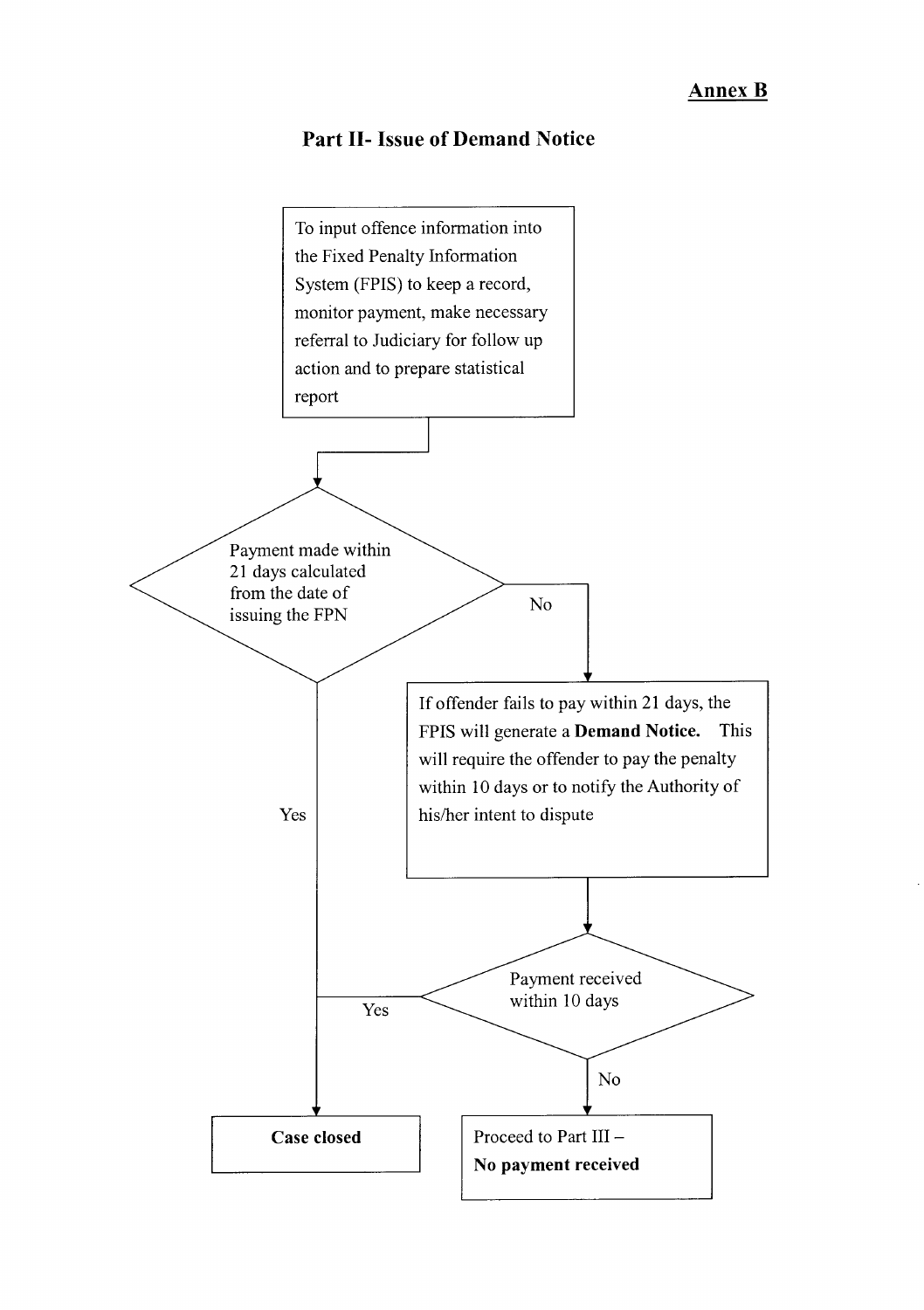# Part III- No payment received